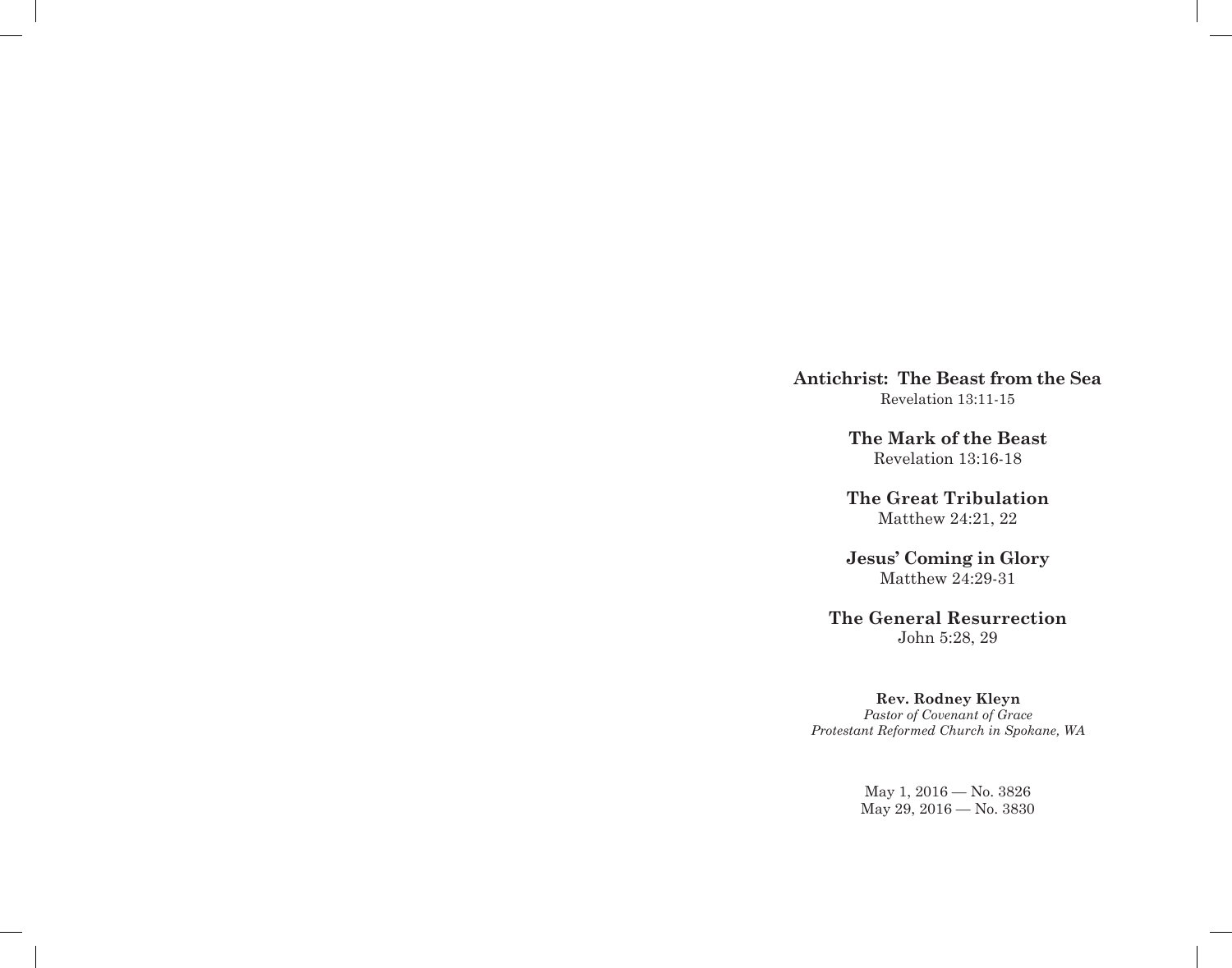## The General Resurrection **37**

rection of those who have done *good* unto life, and a resurrection of those who have done *evil* unto damnation. What we have to do is look more closely at this verse and see that it teaches quite the opposite. The question is: When does this resurrection take place in the order of the events of the last day? The answer is: It takes place at the moment that Jesus returns, but before the final judgment. In Matthew 24 we read that when Jesus returns, He will send His angels to gather all from the four corners of the earth. Then, in Matthew 25, all these appear before the great white throne of judgment. The point is this, that this resurrection unto life and unto damnation takes place already prior to the judgment; already in their resurrection those who have done good and those who have done evil receive a body that is suited to their eternal destination.

So, there is a kind of a pre-judgment here. There is already a judgment that takes place at the moment of death. The souls of believers are taken immediately into glory and the souls of unbelievers depart into everlasting suffering. What this teaches, very clearly, is that even though our works are exposed in the judgment, and we are rewarded accordingly, this is not the determining factor on the

Judgment Day. The Judgment Day is not a day for God to figure out what each person deserves. God knows that. Rather, the Judgment Day is a vindication of the justice and the mercy of God. God will be seen as just in giving to unbelieving, reprobate men and women what they deserve eternally in hell. And God will be seen as merciful and gracious in pardoning His own for whom Jesus has given His blood.

So, Jesus is not talking in these verses about the cause of salvation, but is simply distinguishing for us the elect from the reprobate and telling us what marks them out from each other—the one group do good, the other do evil. Jesus says, "By their fruits ye shall know them." This ought to encourage us as believers and to exhort us to a life of holiness and godliness. It ought to increase in us an earnest desire to live in a way that is pleasing to God, to live in a life of love and good works; not so we can rest in our works, for we rest alone in the grace of God, but as an expression of the life that we have, we who have heard the voice of Jesus Christ and have life.

So, the purpose of the general resurrection is the final judgment. About that we will say more in the next message.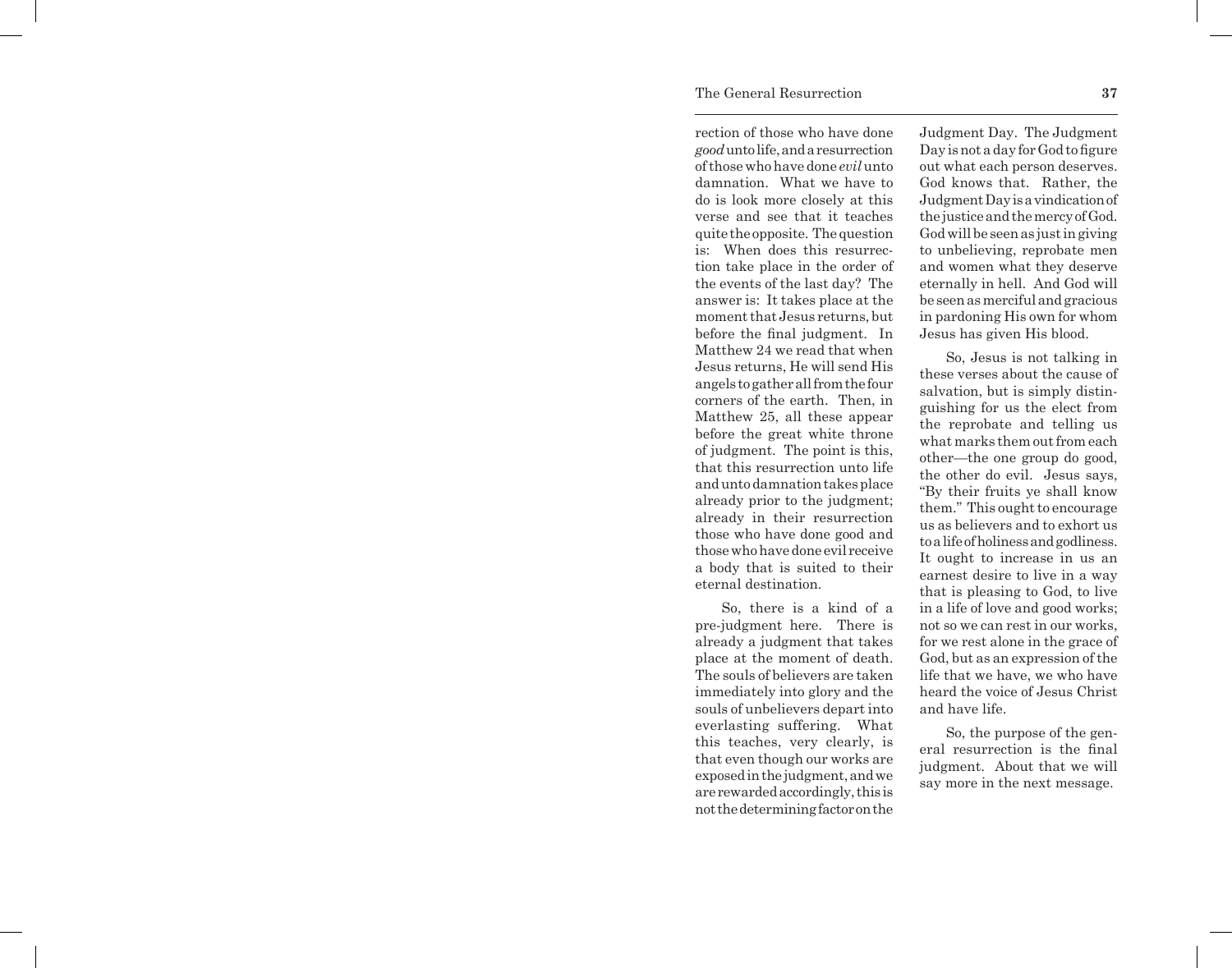rally, we have no ability to hear the gospel. Spiritually, we are deaf and blind to the things of God. But God comes, and He gives us ears and He gives us eternal life through our hearing of the Word of God. So, Jesus says, "Marvel not at this: for the hour is coming when the dead shall hear My voice and shall come forth." That is simply an analogy of what takes place in the great work of salvation. So, what we see in these verses is this, that at the voice of Jesus Christ, on the last day, all the dead will rise and come forth from their graves.

In verse 29, we see what the purpose of this resurrection will be. Not here that there are two types of resurrection. They are simultaneous, but there are so very different from each other. How will they come forth from their grave, those who hear His voice? One group of them will come forth unto the resurrection of life (v. 29) and the other unto the resurrection of damnation. What that means is this: that every human will be raised with a body that is suited to his or her eternal destiny. The body of the believer will be suited for heaven. It will be perfect and sinless, it will be spiritual and eternal, what Paul calls in I Corinthians 15 incorruptible, immortal, spiritual, and heavenly. Our bodies will be raised to be like the body of Jesus Christ. When we see Him in that day, then we will be like Him.

But there is also a resurrection of damnation. For the wicked and unbelieving, their bodies will be raised to suffer eternally in hell. That means that their resurrected bodies will be given a different power than they possess in the present. If a person, in the body that he has now in his present, earthly existence were to go to hell, he would soon be annihilated. The human body could not endure the sufferings and the torments of hell. But there is an eternity in the soul of man, and when Jesus comes again, He will put that eternity into the bodies of those who have done evil. They will be raised, those bodies will, to be suited to eternal torment in hell. Hell has been described as the place where you want to die, but death never comes. Jesus says, "There will be a resurrection of damnation."

What we see here again is the absolute power and authority of Jesus Christ in His exalted state. He not only has the power to raise bodies and to give life to them, but He has power even over the bodies of those who do not obey the gospel. What a dreadful power belongs to our Savior.

One of the main questions that people ask about this verse (v. 29) is this: Does Jesus teach here a salvation by works? He speaks here of the Judgment Day and He speaks of a resur-

| THE REFORMED WITNESS HOUR |                                      |  |
|---------------------------|--------------------------------------|--|
| May 1, 2016               | Antichrist: The Beast from the Earth |  |
| No. 3826                  | Rev. Rodney Kleyn                    |  |

Dear radio friends,

I Reformed Witness Hour we n this series of messages on the have been considering the signs of the coming of Jesus Christ. Most recently we began to look at the sign of Antichrist in the New Testament and we looked at that from II Thessalonians 2 and the first verses in Revelation 13. In looking at the Antichrist, we have seen that though the Antichrist will be a future reality, the spirit of Antichrist is always present in the world. So, we have to watch against that spirit. We have also seen that though the Antichrist will be an individual, one person at the end of the world, he will not stand alone but will represent all that is opposed to Christ, indeed, all of unbelieving humanity.

In today's message, we will see that, though the Antichrist is a political ruler, there will be a religious aspect to his kingdom. Though the Antichrist is referred to as a beast, representing the dragon, he will come as a lamb with deceit. That is because he comes as a pseudo-Christ—in the stead of and in the place of the true Christ.

In our message the last time, we looked at the first ten verses of Revelation 13. We stood with John on the shore and we watched a beast with seven heads and ten horns rise out of the tumultuous sea as a ruler of the nations of the earth. Now in verse 11 of Revelation 13, with John, we turn and we see a beast rise out of the earth. Revelation 13:11-15 reads:

And I beheld another beast coming up out of the earth; and he had two horns like a lamb, and he spake as a dragon. And he exerciseth all the power of the first beast before him, and causeth the earth and them which dwell therein to worship the first beast, whose deadly wound was healed. And he doeth great wonders, so that he maketh fire come down from heaven on the earth in the sight of men, and deceiveth them that dwell on the earth by the means of those miracles which he had power to do in the sight of the beast; saying to them that dwell on the earth, that they should make an image to the beast, which had the wound by a sword, and did live. And he had power to give life unto the image of the beast, that the image of the beast should both speak, and cause that as many as would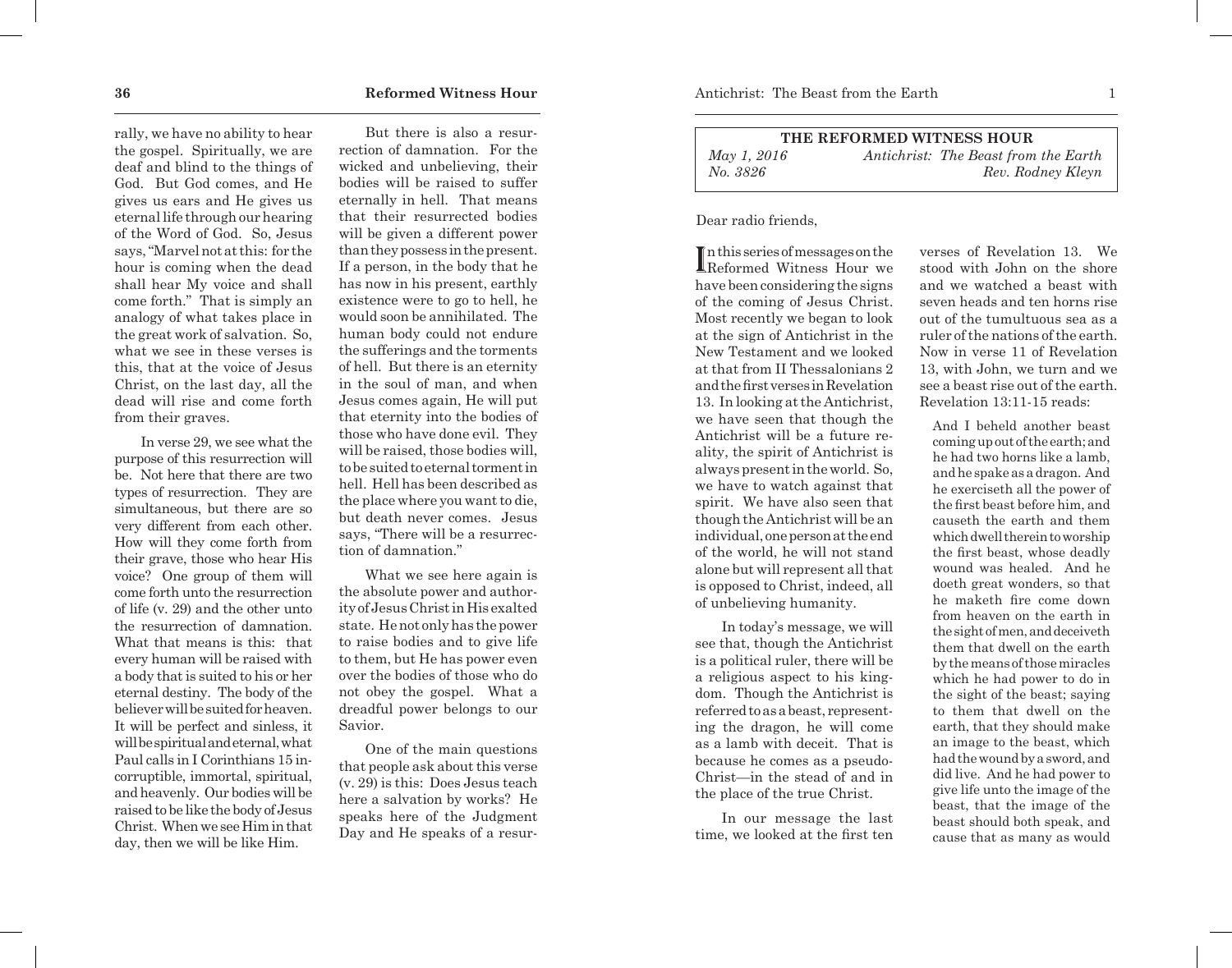not worship the image of the beast should be killed.

Perhaps as we get into this, the most important thing for us to understand about this second beast is that he does not represent a kingdom or a ruler separate from the first beast. Instead, this second beast is a part of or aspect of the kingdom of Antichrist. He comes under Antichrist with the same purpose, fighting for the same cause. Just as the first beast receives his power from the dragon and represents the cause of the dragon, so this second beast receives his power from and represents the cause of the first beast. You see that in verse 12: "he exerciseth all the power of the first beast"—

> *The false prophet in the book of Revelation is false Christianity. It is all the false religions of the world come together as one unified force.*

he re ceives his power and he serves the cause of the Antichrist. That is

clear also in the second part of verse 12 that says, he causes all that dwell on the earth to worship the first beast. He wants to create a following of the Antichrist. So verse 14 says that he did miracles in the sight of the beast, or more literally, in behalf of, or as a herald of, the first beast.

Who is this second beast? What does this second beast represent? In Revelation 17 you have a similar vision. Only, in Revelation 17, you have one beast, the first beast with the seven heads and the ten horns, and then a woman riding the beast. That woman is the second beast here in Revelation 13. In Revelation 19:20 this second beast is called "the false prophet." We read this in Revelation 19:20, "And the beast was taken, and with him the false prophet that wrought miracles before him, with which he deceived them that had received the mark of the beast, and them that worshipped his image." So Revelation 19:20 calls the second beast the false prophet. The false prophet in the book of Revelation is false Christianity.

> It is all the false religions of the world come together as one unified force. It is all the

thought and all the religion and all the ideology of man that is false. What makes it false is this, that it is disconnected from God's revelation in the Scriptures, from Jesus Christ, and is, in fact, opposed to Jesus Christ.

So we see in the second beast the religious aspect of the kingdom of Antichrist—the union of all the religions of the earth, in

rection take place? Sometimes we wonder about that question. We think of how the body decays in the grave. We think, perhaps, of bodies that have disintegrated in death or have been burned and we wonder, how can this general resurrection, how can this literal, bodily resurrection take place? We see how in the words of the text. Jesus says, "The hour is coming, in the which all that are in the graves shall hear his voice." It is by the voice, simply by the voice of Jesus Christ. That is the power of the voice of Jesus.

Now, just think of Jesus' raising of Lazarus from the dead. He said, after the tombstone had been rolled back, "Lazarus, come forth," and Lazarus arose and came forth. It has been said that Jesus, when He raised Lazarus from the dead, spoke his name (Lazarus) first because otherwise all who were in their graves would have come forth on that day. On the day when Jesus comes again, He will say the word, "Come forth, arise from the dead," and all will come forth from their graves. This voice is called elsewhere (I Cor. 15:52) the "trump of God." "The trump of God will sound, and the dead will be raised." Now, Jesus' point is, if He can do that, if He can raise the dead by His voice at the last day, marvel not at this, do not be surprised at this, that a lame man is able to walk at His command.

So Jesus will return on that last day and He will speak a word that will bring life to all who are in their graves. That is a beautiful thought, and it is a wonderful analogy to what He does in the work of our salvation. On the final day, your dead body and mine, which lie in their graves, which have lost all of their function and ability to hear or to do anything, which have decomposed—on that final day, Christ will speak, and His voice will wake these dead bodies from the grave. Martin Luther pictured it this way. He says, "Just as Jesus said, 'Lazarus, come forth,' so He would come and He would say on the great resurrection morning, 'Dr. Luther, wake up.'" I say that is a wonderful analogy of the power of the gospel. Jesus makes that point also in the context in verses 24 and 25. He uses similar language. He says, "Verily, verily, I say unto you, The hour is coming, and now is, when the dead shall hear the voice of the Son of God: and they that hear shall live." That is the same kind of language. But Jesus adds: "Now is." "The hour is coming, and now is." He means that the voice that He speaks as He proclaims the gospel is heard and believed; and as people believe, they are

So He speaks here of the work of regeneration. Natu-

given, not just physical life, but eternal life in their souls.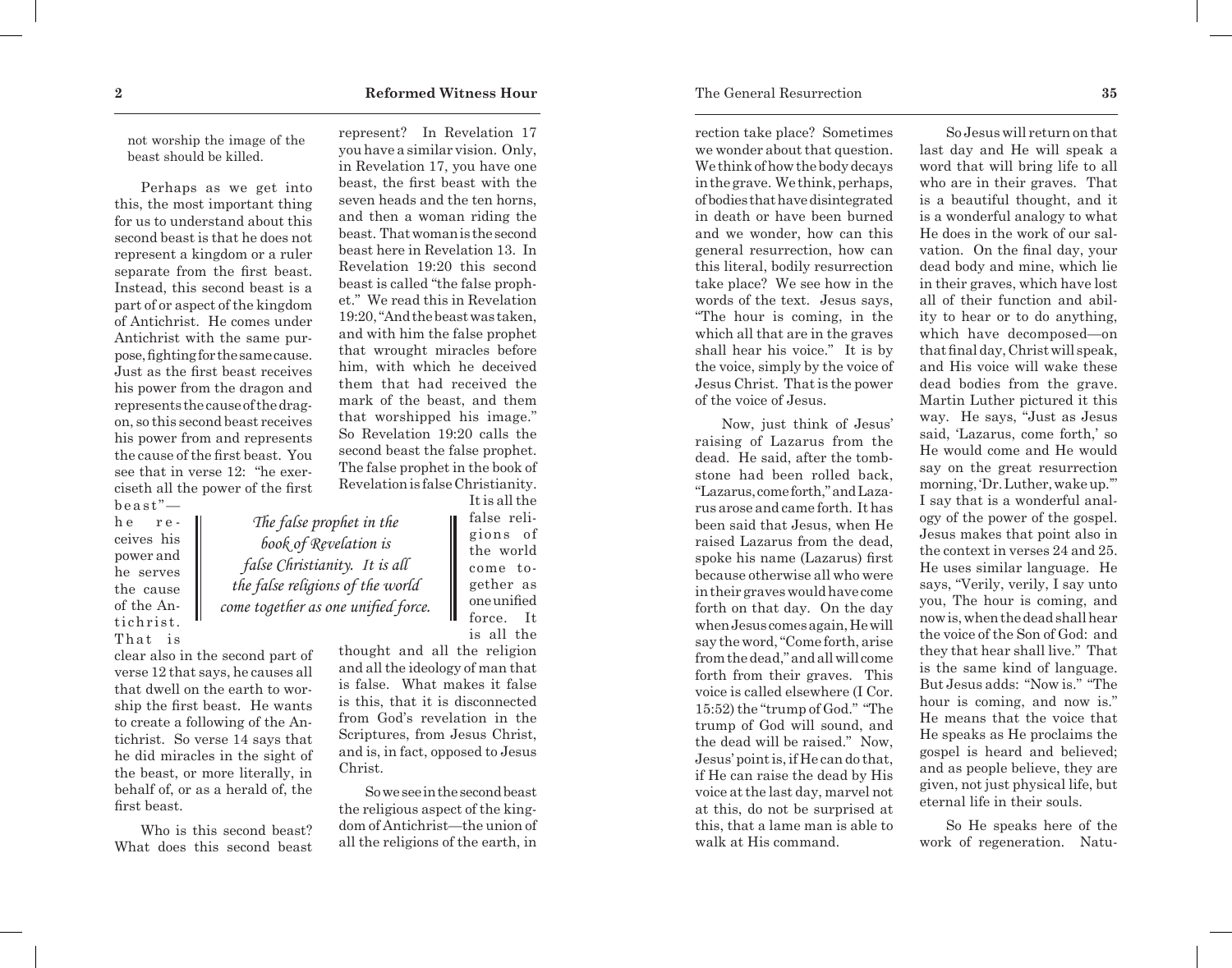In Acts 24:15, "There shall be a resurrection of the dead, both of the just and unjust." That day, the day of the resurrection of God's people, will be the last day. Jesus says in John 6:40 concerning the resurrection of believers: "I will raise him up at the last day." This resurrection does not take place some thousand years before the last day but it takes place at the last day. The resurrection is of *all* at the moment of Christ's return, which is the last day.

So, the general resurrection is a future resurrection at a specific day and moment, the day and moment when Jesus returns with the sound of the trumpet and the voice of the archangel of God. That is the last day of the history of this world.

But the main point that Jesus is making here in the passage is how this resurrection will take place. Jesus is not talking here so much about the end times but He is having a discussion with the Jewish leaders, especially the Pharisees, about His authority and power. Earlier in the chapter Jesus had healed a man at the pool of Bethesda. The miracles that Jesus performed caused the multitudes to follow Him. The leaders were unable to withstand or deny the power of Jesus. So they tried to discredit what Jesus was doing by turning it into a dispute about something

different. Here they turn it into a dispute about the Sabbath because Jesus had healed this man on the Sabbath. Just as He does so often, Jesus brings this back to the real issue. The real issue is not Sabbath observance but His authority. The miracles demonstrate who He is. So, in verse 17, Jesus says, 'My Father worketh hitherto, and I work." He is saying that the power by which He did His miracles was a divine power and that He was sent of God into this world. This brings the Jewish leaders back to the real issue. That makes them upset. In verse 18 we read that they are upset not only because He had done this on the Sabbath, but because He had called God His Father, making claim that He Himself was God.

So, Jesus says to them, "Well, what you've seen me do so far is really nothing in comparison to what I will do and what I am able to do." In the intervening verses, He speaks of His power, which will be displayed in the judgment of this world, and that is shown in His ability to raise people from the dead. Here Jesus is saying to the Jewish leaders, "What you see me do here in the healing of this man at the pool of Bethesda pales in comparison to what you will see me do in the future."

The question is: How will Jesus raise the dead? By what power does this general resurthe end, as a part of the Antichrist's kingdom. It is not just a religion that is against Christ or that is antichristian, but a religion that is of the Antichrist himself because the Antichrist will take the place of God and, as a man, will be worshiped. That is the aim of the devil and all the antichristian spirit that is in the world throughout history—to subject the thinking of religious people, and especially of those who call themselves Christians, to one, central, false religion of man that is against Christ. This will be combined with the political power of the kingdom of Antichrist. We must be aware of and watch for this spirit in every age.

Before we look more closely at the second beast here and a description of who he is, I think there is an important lesson and principle for us to see. That is that the union of church and state is antichristian. That there must be an institutional separation of the state and the church, of religion and of politics. The civil government has no business dictating religion. Yes, it must allow the people of God freedom to worship, but the church and believers are bound in the end only by God's Word. That is true in the education of our children. That is true in morality and moral issues or family values, in economics. In every area of life, we ought to obey God rather than men.

That is because, even though the government is bound by the Word of God and, in a sense, represents God's own authority and rule, the government is not able to and is not called to represent the spiritual rule of Jesus Christ in this world. This is the church's work. It is the church's work to preach the gospel; it is the church's work to declare what is truth; the church is the pillar and ground of the truth. What we see as we look at history is that it has usually been the case that governments are corrupt; that generally they are led by wicked men; and so they are antichristian. They arise out of the sea of the nations, out of the tumult of politics and the turmoil of social affairs. Out of them comes the Antichrist himself. This is the spirit of the Antichrist that is always present there.

It is important for us to recognize this not only so that we maintain a separation in the religious aspect of our life from the government of the land, but also so that we do not put our confidence in government; that we do not trust kings and princes; but rather that we trust in Jesus Christ.

This has important application in the political developments of our own land in the last year or so. You look, for example, at the decision of the Supreme Court concerning the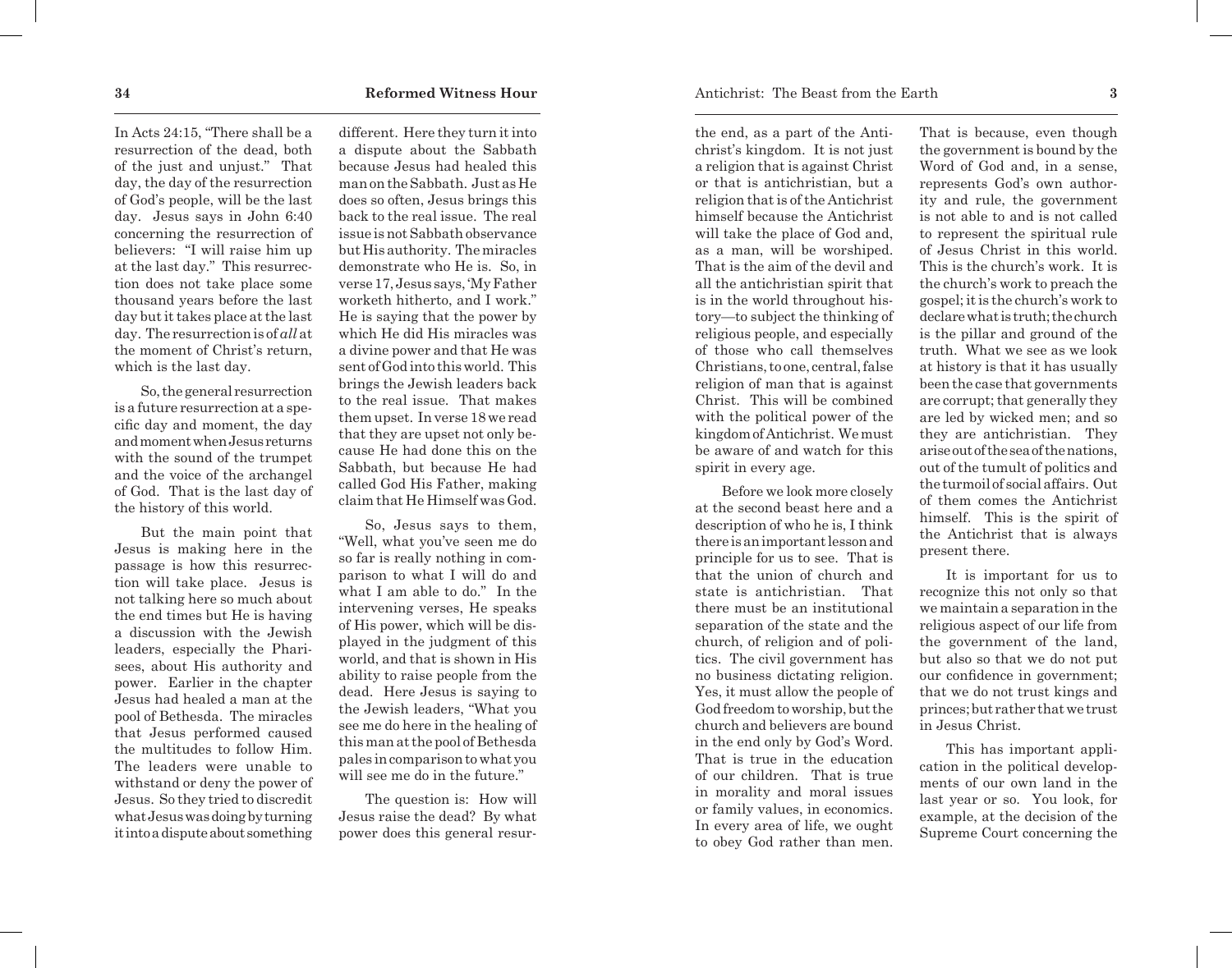homosexual marriage. Or you look at the push in our society to accept immoral lifestyles. You see that it is going to come to the point where the church will say "No," to the demands that the government places upon it. When that happens, we should not throw up our hands, as God's people, as though our situation is hopeless. We must remember that Christ is King, that He rules by His grace and Spirit and Word in and through the church, and that there is a spiritual rule in the church that the government cannot touch. Jesus says, "I will build my church, and the gates of hell shall not prevail against it."

As we look at this second beast, we see that there are some differences from the first beast. Yes, he is similar to the first beast, he is a beast with power—not just an animal but a fearsome creature—a fearsome creature that has power similar to that of the first beast. But notice also the differences, strik ing differences, that indicate how this second beast operates in the service of the first. He is different in his origin. The first beast rises out of the sea, which represents the tumult and the turmoil of the nations. In contrast, this second beast arises out of the earth. The earth is man's beautiful home. You think of the beauty of the earth and then you think of man living in the earth. This is the place to which man is adapted to live. John turns from the tumultu ous sea and he sees instead the rolling green hills. This beast arises out of the earth, not as a terrifying beast, but as a lamb that comes out of the stable, serene environment of the earth. This tells us about the religious aspect of Antichrist. He arises out of religions that seek peace and that promise serenity while the nations rage. This is what religion does—it offers peace to man. The Antichrist will come and will unite to his political power this religious aspect and will offer a universal solution to the tumult of the nations in a religion. He will be humanitar ian; he will offer world peace; he will equalize financial disparity in the world; and he will offer people a religion that will give them peace of mind.

In the second place, this second beast differs from the first in his appearance. Whereas the first in his appearance is a horrific beast that appears with seven heads and ten horns out of the tumultuous sea and rep resents the dragon himself, the second beast, who comes out of the earth, is a lamb. He takes the appearance of Jesus Christ. He is a pseudo-Christ. He is gentle. He is domesticated. He is not a dragon, but a pet. Jesus tells us in Matthew 7:15 that we should beware of false prophets that come to us in sheep's cloth ing but inwardly are ravening

this is the will of him that sent me, that every one which seeth the Son, and believeth on him, may have everlasting life: and I will raise him up at the last day." "The last day," Jesus will raise all believers. I Corinthians 15:52 speaks this way: "In a moment, in the twinkling of an eye, at the last trump: for the trumpet shall sound, and the dead shall be raised incorrupt ible, and we shall be changed." That trumpet is the sound of the return of Jesus Christ. I Thessalonians 4:16: "For the Lord himself shall descend from heaven with a shout, with the voice of the archangel, and with the trump of God: and the dead in Christ shall rise first." So, this general resurrection will take place at a specific moment in the future—an hour—and all the dead will rise.

I emphasize here that this will include *all* the dead. "All who are in their graves will come forth," Jesus says. Everyone who has ever died, from the first man—the righteous Abel, who was murdered by his brother Cain—through Adam and Eve and Abraham and Joseph and David and every Bible char acter. Everyone who has died throughout all of history, all the great names of history, all the unknown and forgotten people, billions of men and women, young and old, boys and girls, infants; those buried thousands of years ago whose bodies have

long returned to dust; those who have been burned up in the fire; those who have become fish-food, drowned at sea; those who have become worm food buried in the earth; those dismembered and blown apart in war; those from unknown, ancient civilizations; those from far-flung corners of the earth; those gassed by the millions by Hitler's regime; and those millions of aborted babies of our modern society. All shall come forth. That means that you will be there and I will be there, whether we live till the last day comes or whether our bodies return to the dust and our souls to God who gave it; whether death comes to us through the process of pain or suffering or comes quite suddenly; whether we die young or old and full of years; whether you are a believer or an unbeliever; all of us will stand in that day in that great "getting-up morning."

I emphasize "all" because some teach that there are multiple resurrections in the future, that there is first the resurrection and rapture of all believers. Then, one thou sand or so years later there is another resurrection of the wicked for judgment. Here it is very clear that this will take place at one moment, that this is one event. Jesus said, "The hour cometh." Then He speaks of the resurrection of both the just and the unjust happening simultaneously. That is sup ported elsewhere in Scripture.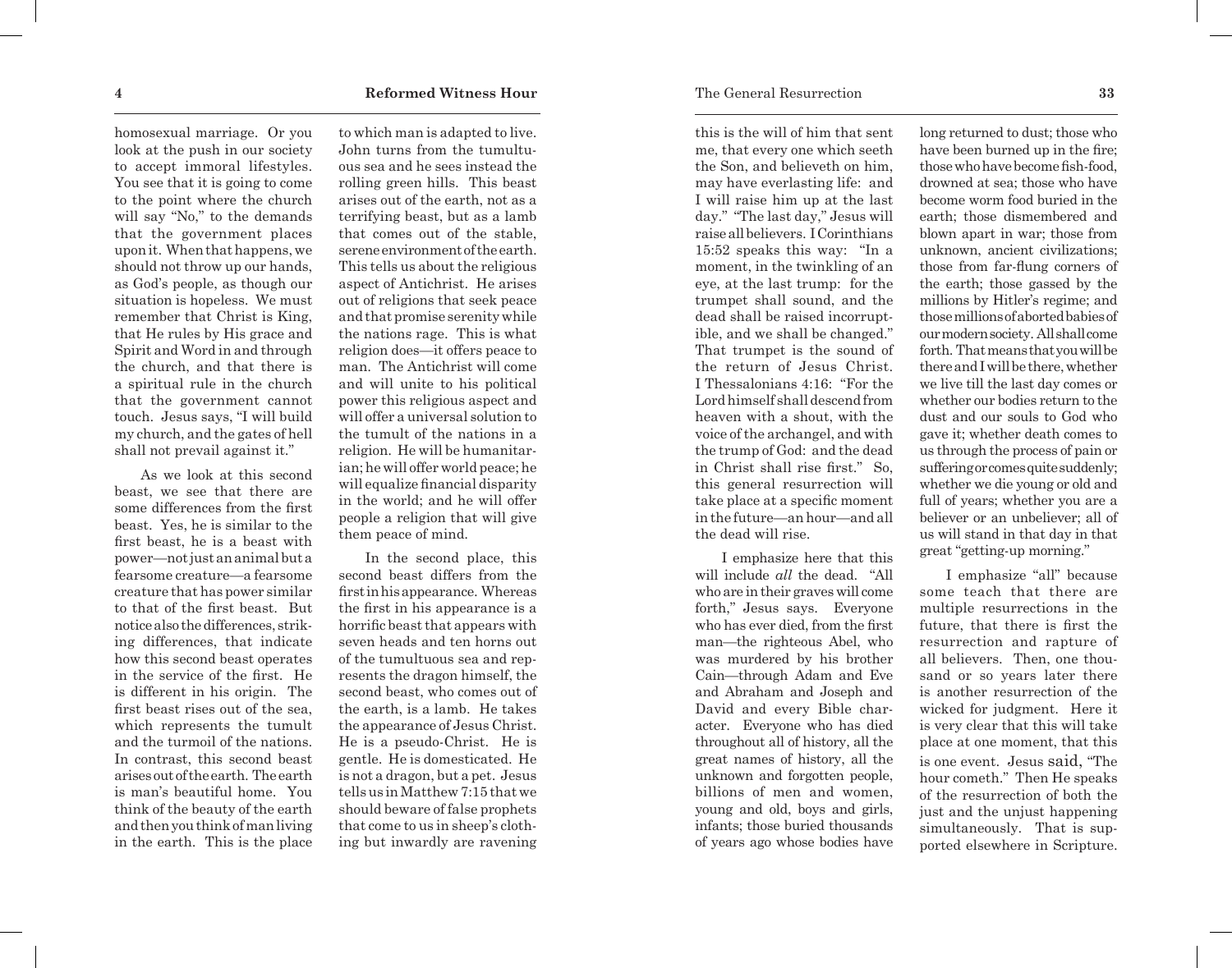shall come forth." He does not mean to limit this resurrection to those who are buried in graves, but this is a way of speaking of all who have died. He refers to the earthly remains of all. To be in the grave is to die. This is what we do when someone dies. At the moment of death there is a vicious rending of soul from body. The soul departs and returns to God who made it. Here on the earth we are left with a body, a corpse, a lifeless empty shell. Usually we bury it, lovingly putting it in the grave. When we stand at the grave, the reality of death hits us. But now, the point that Jesus is making here is that the grave is not the end. In I Corinthians 15 the apostle shouts triumphantly, "O death, where is thy sting; O grave, where is thy victory?" The grave, in the end, does not have the victory because Jesus Himself entered into the grave and overcame the power of death. So the body that is buried in the grave, your body and my body, will be raised. Paul speaks of this identity between the present body and the resurrection body. He says, this body is sown. But this body is also raised. The substance is the same. It is sown and *it* is raised. Now, just as Jesus was raised from the grave in the same body in which He was buried, so we will retain a personal identity in the future resurrection. Job says, "Though after my skin

worms destroy this body, yet in my flesh shall I see God." So first we recognize here a literal, bodily resurrection.

Secondly, when we speak of a general resurrection, we mean that everyone who ever lived will be raised from the dead. The resurrection will be universal. We see that very clearly in these verses. Verse 28 refers to all: "the hour is coming, in the which *all* that are in the graves shall hear his voice, and shall come forth." Verse 29 describes who these all are: "they that have done good…and they that have done evil." In other words, this will be a resurrection not just of God's people, not just of the elect, but also of unbelievers—the reprobate.

Third, the general resurrection will happen at a specific moment in history. Jesus says in verse 28: "for the hour is coming." He points thus to a specific moment in future history. God has appointed, God has designated, an hour when this will happen.

When will that hour be? It will be at the moment when Jesus returns on the clouds of heaven. That is also designated in Scripture as an hour. That is not mentioned specifically here in Jesus' discussion in John 5 because here He is not talking about the end times so much as His authority. But, if we turn to John 6:40, Jesus says, "And

wolves. In fact, the Bible tells us that the devil himself will appear as an angel of light. So the Antichrist will come with his religious deceit.

Third, we notice that this second beast differs from the first in his power. Yes, he comes with power, but he does not come with a military power; he does not come with the power of the sword and death, but his power is a power of words, a power of persuasion, a power of deception. He speaks as a prophet. A prophet is a representative of God, an ambassador. This is the way he comes with his deceit.

Fourth, we notice that his speech is different from the first. The first beast has the mouth of a lion and he speaks great things and blasphemies against God and against the people of God. He expresses the wrath of the dragon. The second beast is given a mouth, too, and speech. But his is the speech of smooth deception that matches his presentation as a lamb. Yes, in verse 11 he speaks as a dragon. But that does not mean he is a fire-breathing lamb. Instead it refers to the content of what he says. It is the same lie of the serpent but he comes with deceit. He will do the same work as the first beast, but his manner and approach will be so different.

The power of the deceit of the second beast, the religious aspect of the kingdom

of Antichrist, is this, that he understands man. He rises out of the earth, man's domain. He understands that man is religious, a religious creature, and so he will seek to satisfy man's need for dependence on a deity. He understands the social and societal needs of man and he will seek to bring an answer to those. He understands that a man cannot be wooed and ruled by coercion and so he will come with great promises and bring the nations under his sway.

What is his purpose? His purpose is twofold. In the first place his purpose is to bring the nations of the world together in one religion and to deceive them into worshiping the beast. Verse 12: "And he exerciseth all the power of the first beast before him, and causeth the earth and them which dwell therein to worship the first beast." You notice what is mentioned there as well—the healing of the wound. This refers to a religious unity. As long as the beast is wounded, this unity cannot come. But once this wound is healed, then the beast will bring unity between the religions of the earth. There will be a religious unity as well as a political unity in the kingdom of Antichrist. All of this, to serve the ultimate purpose of this second beast, which is to destroy the saints of God and the elect in the earth, as it says at the end of verse 15: to kill all those who will not worship the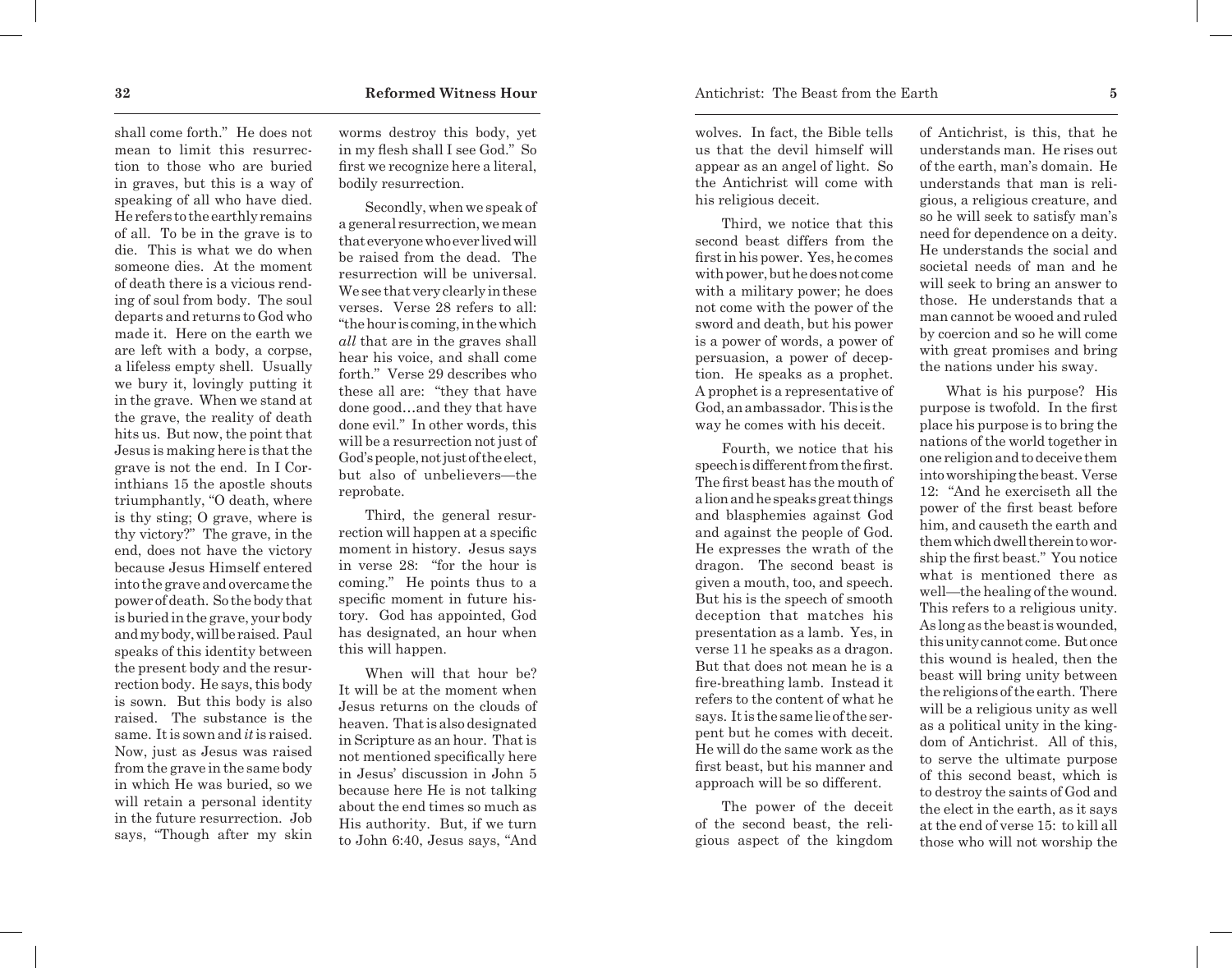beast, who, according to verse 8, had their names written in the book of life.

The way that this second beast will do this is by means of tribulation and the mark of the beast. We will talk about those in upcoming messages. But here we see that he is especially opposed to Jesus Christ, and he breathes out his hatred against the church because he is against Jesus Christ. We, of course, can trace that all through history all the way back to before the fall of Adam and Eve into sin, when the devil started a revolt in heaven. It is because he hates God, the purpose of God to send Jesus Christ, and the cause of Jesus Christ in the world that he comes against the people of God. God has cast him out of heaven. Jesus, the child in chapter 12, has been caught up into heaven, and so the devil pours out his fury against the church of Jesus Christ and against what Revelation 12 calls the remnant of the seed of the woman who keep the commandments of God and have the testimony of Jesus Christ. The devil knows that to attack the church and to inflict damage on the people of God is to attack Jesus Christ Himself and to inflict damage on Him. This is the bruising of the heel of the seed of the woman. If the devil can destroy the seed of Christ, if he can steal away one of those for whom Jesus has given His life-blood, if he can take one name out of the Book of Life, then he has undermined God's work, and that is his goal. This is the kingdom and the religion of Antichrist. Yes, it is about man. Yes, it worships the first beast. But the main purpose of it is to defeat God and His cause in this world.

From an earthly point of view, this second beast is going to be quite successful in the establishment of this worldwide religion. Not only earlier in the chapter, but also here in verses 15 and 16, we see that all the people of the earth wonder after the beast and they worship the beast. A religion of Antichrist is set up. The abomination of desolation, which Jesus speaks of in Matthew 24:15, comes. In II Thessalonians 2, he sets himself up in the temple of God as God, so that he is worshiped in the place of God. A part of the success of the second beast in getting all the nations to worship the first beast will be his ability to perform miracles. There will be a certain "wowfactor" to the work of this second beast. He will be able to call fire from heaven; he will make an image of the beast that will speak. We should understand those as real miracles, what are called in II Thessalonians 2 "signs and lying wonders," or "wonders of the lie." Every new prophet and every new revelation claims authenticity by the performing of miracles. This is

| THE REFORMED WITNESS HOUR |                                 |  |
|---------------------------|---------------------------------|--|
| May 29, 2016              | <i>The General Resurrection</i> |  |
| No. 3830                  | Rev. Rodney Kleyn               |  |

Dear Radio Friends,

 $\mathbf{A}$  s Christians in this world, we live in hope. Here, we are pilgrims and strangers. Heaven is our home, and we do not seek our ultimate fulfillment in the present earthly life. One aspect of our hope, and what makes the Christian hope altogether unique, is the future, bodily resurrection. The Christian does not only believe in an after-life in which, after our death, our souls will continue to exist in heaven. But we believe, based on the Scriptures, that our earthly bodies in which we live today will be raised from the decay and dust of the grave and that, in our flesh, we will see God. Death and the grave are not the end for our bodies. The grave will not have the victory. To die as a believer, to die in the Lord, and to die in hope, means that our bodies will be raised and be made like unto the glorious body of Jesus Christ. That is our hope. At the moment when Jesus returns on the clouds of heaven, His first work will be to raise our bodies from the grave and to fashion them like to His glorious body in order to bring us to eternal glory with Himself.

That is our subject today. In this series of messages on the end times, we have been looking at the signs of the coming of Jesus Christ. Last time, in this series, we looked at the sign of the Son of man—the visible, bodily return of Jesus Christ on the clouds of heaven. In this message, and in subsequent messages, we will look at what happens beyond the return of Jesus Christ. The first thing that takes place at the return of Christ is the general resurrection of the dead.

We consider this today from the gospel of John 5:28 and 29. Jesus says there: "Marvel not at this: for the hour is coming, in the which all that are in the graves shall hear his voice, and shall come forth; they that have done good, unto the resurrection of life; and they that have done evil, unto the resurrection of damnation." I have titled this message, "The General Resurrection." When we speak of a general resurrection, we mean these three things. First, that our bodies will literally be raised from the grave. Jesus says here, "they that are in the graves…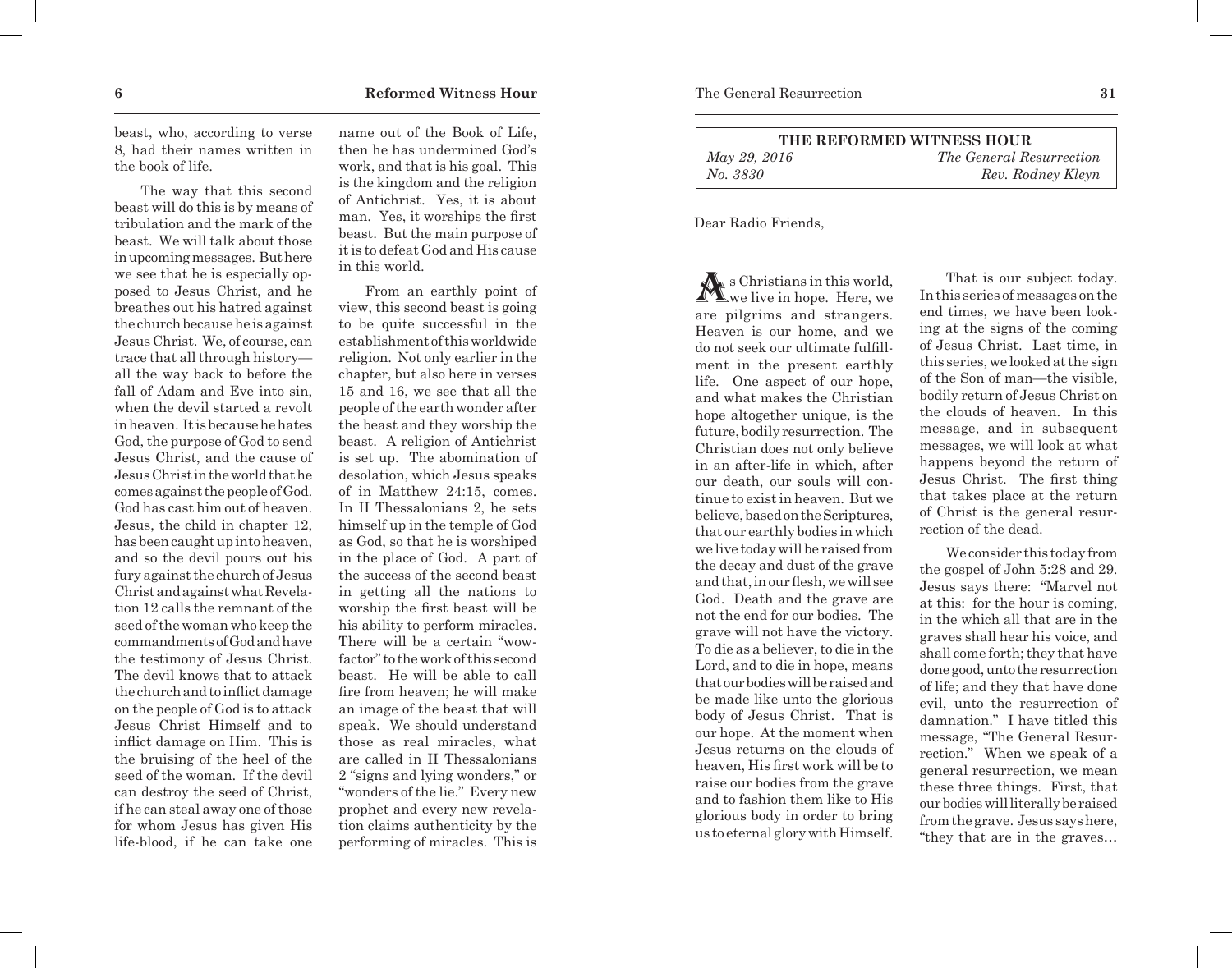world belongs to God, that in God we live and move and have our being. There will be in that day no more time for repentance, no more to be brought to faith,

> *All the glory of Christ will be ours in that day, for when we shall see Him, we shall be like Him.*

but only terror before the wrath of the Lamb.

It is quite striking in Scripture that

God's people in that day will respond quite differently. They will see and experience all the same things in the last day: the stars falling from the heavens, the mountains being rent, the great cataclysm. But God's people will not be terrified. Luke 21 depicts them as still, restful, and expectant: "Life up your heads, for your redemption draweth nigh," Jesus says, "when you see all these things." It will not be a day for God's people to gloat in the destruction of the wicked. No, because that day will not be about us, it will not be our day. It is the day of the Lord. We will glory, but we will glory in the fact that God is honored, that God is vindicated in that day. That is the longing in the heart of every child of God, that God receives the glory.

But we will rejoice in that

day. God's people will rejoice and have this different response because, as the bride of Christ, they wait for the groom to appear. All the experiences of

the signs of the coming of Jesus Christ that they will have gone through will have spiritually prepared

them for this day. In their tribulation, when a loved one is killed, when the church is scattered as a result of persecution so that it is hardly able to worship anymore, when God's people experience hunger and nakedness and they have to hide in the dens and caves of the earth, all of these things God will use to keep them spiritually alert and awake and watching and longing for the day of Jesus Christ, crying out: "Come, Lord Jesus, yea, come quickly." Because in the end, that is the Christian hope—the day of the coming of Jesus Christ. Our hope is not found in anything here on the earth but in the day when Jesus comes. What a glorious day that will be! We will see Him in His glory, and, seeing Him, we will be made like Him. Our prayer is: "Come, Lord Jesus, Amen."

what the beast will do—he will seek to demonstrate that the first beast is a deity. He will try, by his persecution, to put fear in the hearts of God's people at the same time. This fear will create a separation between true and false believers, so that the church will be purged of hypocrisy. This is not something that the people of God will have to fear. In persecution, there will be a blessing that will come to the church and people of God.

Think today of the church that is under persecution. In the world the church usually finds itself in one of two situations—either under the sword of persecution or under the deceit of false teaching and the persuasion and the temptation of a materialistic and

> *When the church today that is under persecution looks out at the church in the West that we are a part of, and it sees the temptation and the worldliness, it prays for us.*

h u m a n i s t i c society. When the church today that is under persecution looks out at the church in the West that we are a part of, and it sees the temptation and the world-

liness, it prays for us. It is strong under persecution and it prays for the church under prosperity. You see, persecution, in the end, will not be bad for God's people. But this will be a part of the power that this second beast wields against God's people.

But the real power and the real weapon of the Antichrist in this second beast will be that he gives power to this lamb to speak. This speaking is false teaching. With war and guns and bombs, man puts fear into the hearts of other men. But the Antichrist will realize that he will not get people to follow him by bringing them under physical coercion. Instead, he will come as a lamb. He will use every tool he can to communicate his message. He will use education; he will use the media; he will use the arts; he will use science; he will use civil rights; he will use politics—all of these things pressed into the service of his one religion, to bring man together behind his cause, the cause of Antichrist—a reli-

> gion that exalts man, a religion of materialism, a religion of humanism in which not only is the beast worshiped, but man himself is exalted, a religion that is against Jesus Christ.

We need to be warned so that we are not deceived and so that we watching. This is why Jesus tells us about this second beast—the religious aspect of Antichrist, so that we are aware. In our day and age it is easy for us to be tempted and entertained and mesmerized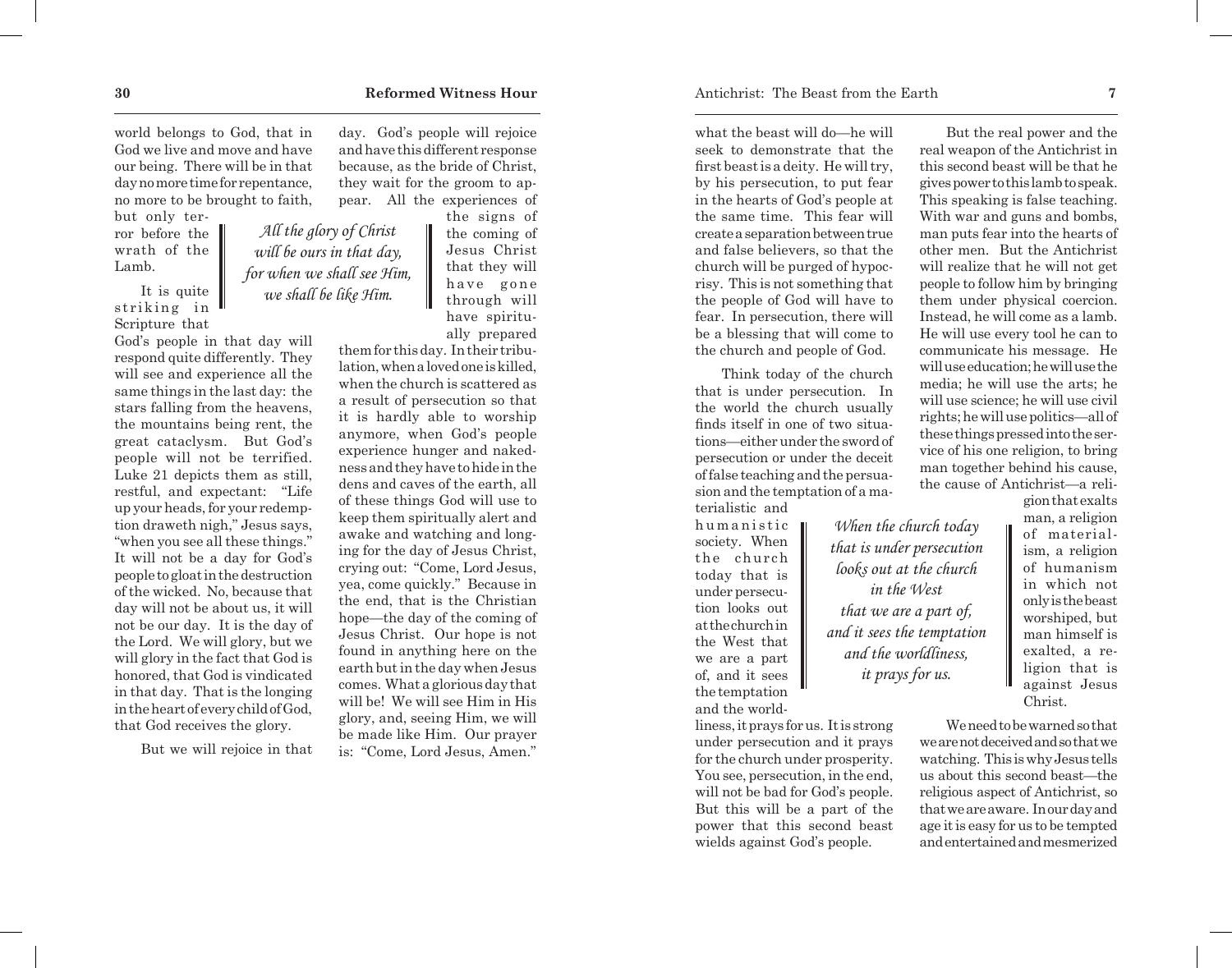by what the world has to offer. Think of what is offered by science and by pleasure and by money and by peace. These things are so attractive to us. The Antichrist, when he comes, will hold all this out as the answer to every dream and every hope that man has ever had.

This is the spirit of Antichrist. Are we caught up in it, or are we watching? Does the world come into our homes through media, Internet, television, entertainment, reading? Do we realize that the world is not neutral, that the things of this culture in which we live are not neutral? Jesus said, "If they are not for us, they are against us." In all these things is the spirit of Antichrist, and believers are called to a spiritual separation from the world, so that we do not participate in the culture of the godless world around us.

But not only is there a warning here, there is also comfort. The comfort is this: as God's people, we cannot be deceived. There is a remnant of elect spoken of here, whose names are in the Book of Life and who are not deceived. Yes, the Bible says, if it were possible, they would be deceived. Almost deceived, Jesus says in Matthew 24. But this is impossible. It is impossible because their names are written in the Book of Life, the book of the Lamb (v. 8). So the days of the Antichrist, Jesus says in Matthew 24, will be shortened. Satan may have a temporary victory over the seed of the woman here on the earth. But those days will be shortened—verse 5, forty-two months (three and a half years), times-time-and-half-a-time not a complete picture but a half a picture. The Antichrist and his kingdom will come to a sudden end. Jesus will come (II Thess. 2) and destroy him with the brightness of His coming. So God's people need not be afraid. Instead, we should look to Jesus Christ, who is on the throne throughout all of history and who rules over the Antichrist. We realize that the Antichrist himself is sent by Jesus Christ in preparation for His coming and that he himself serves the coming of Jesus Christ.

So, we must keep our eye on Jesus Christ, who is King on the throne in heaven. When we see these things taking place, as Jesus says in the gospel according to Luke, we lift our eyes and we know that our redemption draws nigh. That is our hope, even in the midst of an antichristian world.

Let us pray.

Father, keep us from being deceived by the spirit of Antichrist that is present always in the world. We pray, "Come, Lord Jesus, yea, come quickly." Amen.

will see Him. He will come in the glory of His exalted position at God's right

hand. He has been given a name that is above every name and the glory of the Father and a

seat at God's right hand and everything has been placed under His feet. Then He will come, as Psalm 2 has it, with a rod of iron, and He will come to judge the nations. We, as God's people, will see and experience the glory of Jesus Christ in the things that He immediately does at His coming.

We are going to look at some of those things in the upcoming messages, the things that will happen after Jesus comes again, but that glory will be the gathering of His church, the resurrection of the dead, the final Judgment Day, the vindication of God in the destruction of the devil and the wicked in hell, and the glorious re-creation of a new heaven and a new earth. All the glory of Christ will be ours in that day, for when we shall see Him, we shall be like Him. An important part of the miracle is this, that it will all take place in an instant, in the snap of one's fingers. I Corinthians 15:52 says, "In a moment, in the twinkling of the eye, at the last trump; for the trumpet shall sound, and the dead shall

be raised incorruptible, and we shall be changed."

*The curtains of heaven will be pulled back and then shall appear the sign of the Son of man.*

 Now we see in the text a response to this coming a mixed response. "All

the tribes of the earth shall mourn." This refers to those who hate Christ and hate the gospel, who have received the mark of the beast and worship his image, from every part of the earth—all those who wonder after the beast. The sudden coming of Jesus Christ will make something very clear to him—that there is no escaping the wrath of God. Malachi 3:2 says this, "Who may abide the day of his coming, and who shall stand when he appeareth. For he is like a refiner's fire." What will put fear in the heart of man in that day is the collapse of this physical universe. Man depends on the stability of this natural world. In his human wisdom, he has put God out of the universe and he sees himself as the ruler of the waters and the mountains and the skies in this universe. He makes this world and the universe his god and he worships the creature rather than the Creator. But suddenly, when Christ comes on the clouds of heaven and the powers of the heaven are shaken, it will be clear that this world is not God but that this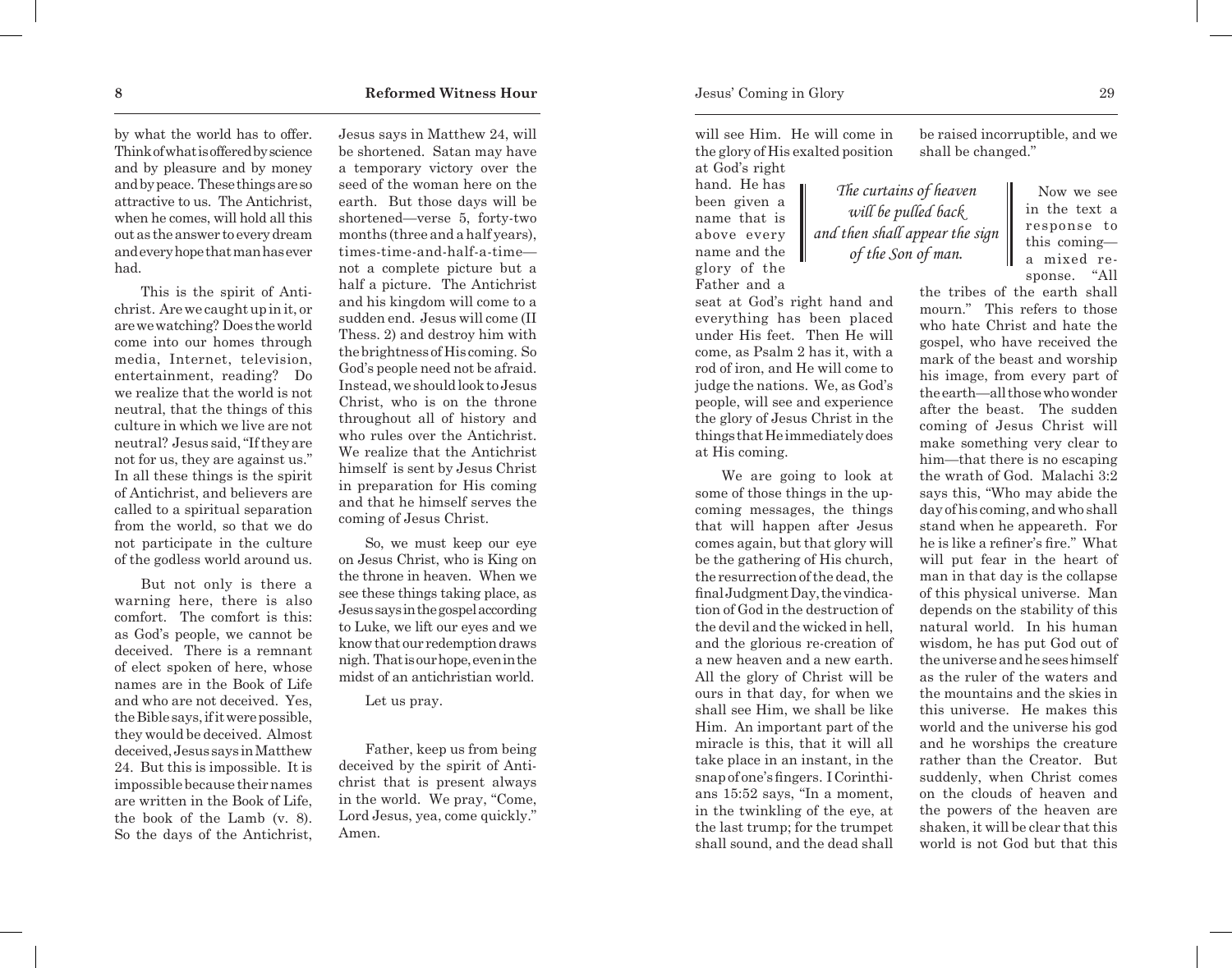away but, because he is a faithful servant, he is always ready for the return of his master. Or the ten virgins in the next chapter and the five who are ready. The coming of Jesus Christ will be sudden, but not in this way, that it will be terrifyingly sudden for God's people but something that we are watching for because we do not know the exact day or the hour.

The third truth concerning the coming of Jesus Christ is this, that it will be public and visible. Jesus says concerning His coming that the tribes of the earth shall see Him coming in the clouds. In Revelation 1:7: "Every eye shall see him, also those who pierced him." The public, visible coming of Jesus Christ

will bring everything in this world to a grinding halt. Man is busy with all the activity of his life,

going here and there. Then, suddenly, Jesus will appear and every eye will see Him. Think of a day when a nation is attacked, for example, September 11. Or December 7, when Pearl Harbor was attacked. On that Sunday morning, people were out taking their jogs and exercising. Some were doing laundry. Others were worshiping out in the open in Hawaii. Then suddenly this attack came and everything came to a halt. So it will be on the day when Jesus will come. It will be a public and visible coming. Every eye shall see Him. Perhaps we wonder how that can be because the earth is round. How could every eye on that day see Him?

That points to the fourth truth concerning His coming, and that is that it will be a miraculous event. Every eye will see Him. That will not be by news report or television or streaming over the Internet. No, every eye will see Him. The naked eye will see Him. Every eye in all of the earth will see Him. We cannot explain how that will be and we do not need to—just to say that it is a miracle. Jesus says in Matthew 24:27 that it will be like a flash of

lightning that goes from one end to the other end of the sky. The curtains of heaven will be *The public, visible coming of Jesus Christ will bring everything in this world*

pulled back and then shall appear the sign of the Son of man.

*to a grinding halt.* 

The fifth truth concerning His coming here is that it will be glorious. It will not be like His first coming, in which only a few people saw Him come, and in which He came into the lowliness and humiliation of Bethlehem. But He will come on the clouds of heaven with great power and glory. And every eye *No. 3827 Rev. Rodney Kleyn*

Dear Radio Friends,

In our recent messages, we<br>have looked at the subject of n our recent messages, we the Antichrist from Scripture. We have noticed that the Antichrist is an individual who will come in the future as a political ruler with a worldwide kingdom of peace and prosperity. We have also seen that there is a religious dimension to the kingdom of Antichrist. The Antichrist will set himself up as God and he will be the object of man's worship. False religions of the earth will support him and his kingdom.

We have seen this about the Antichrist in Revelation 13 in the two beasts—the beast that comes from the sea and the beast from the earth. These two beasts do not represent two different kingdoms or two different periods of time, but they stand together as one in the service of the dragon, who is the devil. The first beast, from the sea, is the culmination of the world powers in opposition to the kingdom of Jesus Christ and His church under one man who is the Antichrist. The second beast, the beast from the earth, represents the false church that serves the

Antichrist and the first beast. He does this by enforcing the worship of the Antichrist, the beast. This worship he enforces by miracles and by false teaching.

Today we come to look at another aspect of the Antichrist, and that is what is called "the mark of the beast." We read in Revelation 13:16ff., concerning the second beast, the false religion, that he "causeth all, both small and great, rich and poor, free and bond, to receive a mark in their right hand, or in their foreheads: and that no man might buy or sell, save he that had the mark, or the name of the beast, or the number of his name. Here is wisdom. Let him that hath understanding count the number of the beast: for it is the number of a man; and his number is Six hundred threescore and six."

It is important for us in connection with the subject of Antichrist to consider the mark of the beast—not only because this is an extremely controversial subject and, perhaps, one that you do not understand but also because the mark of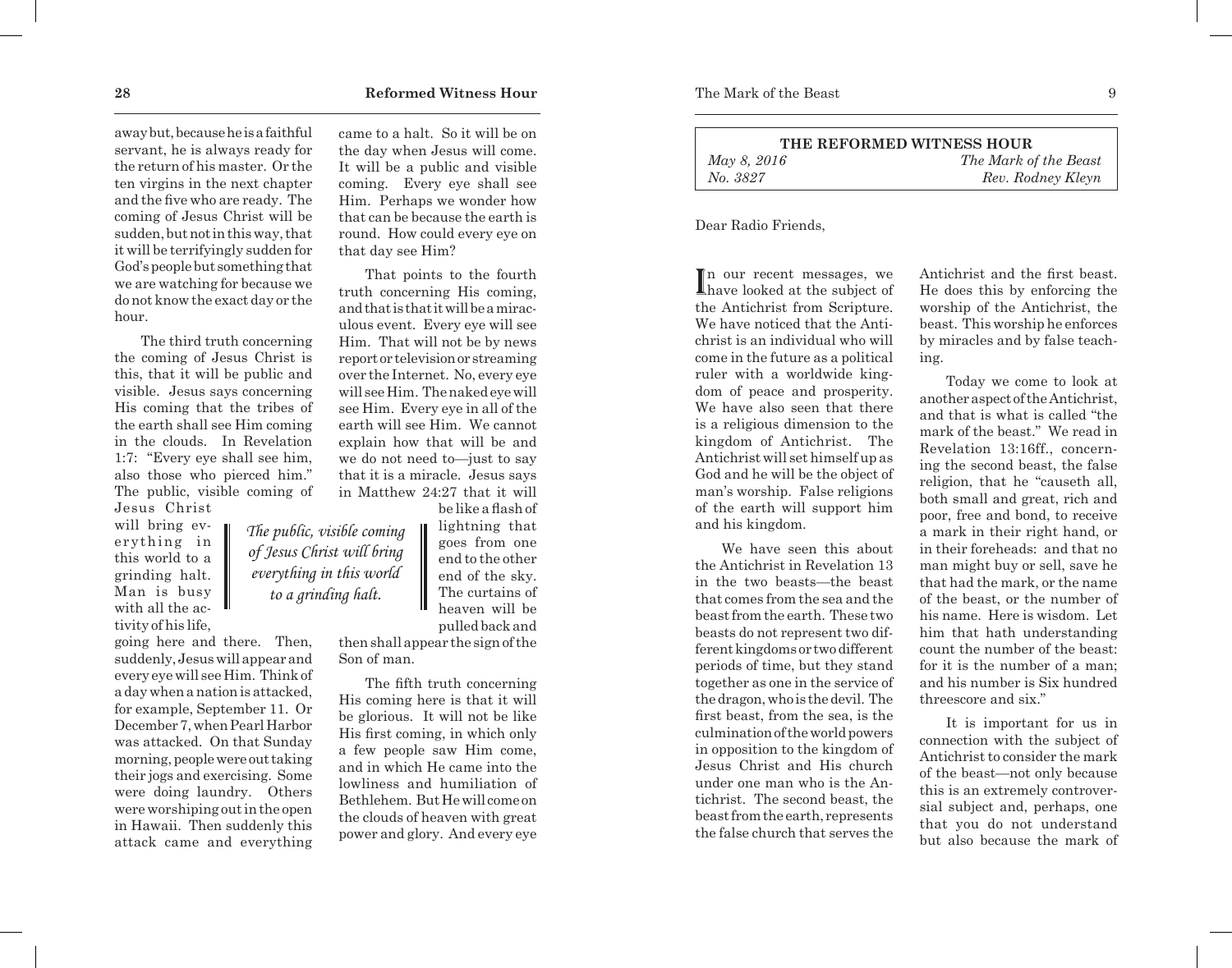the beast is another sign that Jesus Christ gives of the end of the world and His coming. This is a sign not only for that at the very end or for those who are left behind after a supposed rapture but, like the other signs, this is a sign that is always present in the world. That is why there is a calling in the text to be wise. "Here is wisdom. Let him that hath understanding count the number of the beast."

There is also comfort for us in considering the mark of the beast. The text speaks of terrible days of great tribulation for those who do not have the mark of the beast. But in this mark there is also a comfort for us, God's people.

If you tuned to the radio today or looked at this passage or downloaded this message wanting to know what specifically is the mark of the beast, you are going to be disappointed. The text that we read does not tell us what this mark is. Instead, it tells us what this mark represents. Of course, there are many throughout history in the church who have tried to identify the mark. Some focus on the mark itself and they say that the mark will be some kind of an advancement in technology, perhaps an electronic chip or something like that, a GPS sensor or something that will be embedded into the flesh of men and women, or it may be some visible tattoo, or,

some have even said, a social security number or credit cards are the mark of the beast and that those who refuse to receive these are the true people of God. While it is true that all forms of technology will be at the disposal of the Antichrist, the mark itself is not identified in the passage.

Others try to focus on the name. The mark is called in the passage "the name of the beast." They have tried to identify, from this passage, who the Antichrist will be. Six-six-six is his name. They have taken that as a hidden code and suggest that you have to figure out the letter-value of different things in either the Greek or the Hebrew or the Latin alphabet. You can identify, then, who the Antichrist will be. Some think they have unlocked this mystery by identifying the Antichrist as Nero, or as the pope, or some have even said Bonnie, the purple dinosaur, or in our day, even the present president of the United States. But it is none of those things. Instead, the mark of the beast simply represents something. It is not literal and it is not a hidden code.

We have to remember, as we come to this passage, some important principles for interpreting Scripture and understanding the book of Revelation. We must let Scripture interpret Scripture. Whatever this passage means, it must

truths about the coming of Jesus Christ. First, it will be a personal coming. That is, Jesus Himself will come on the clouds of heaven. I Thessalonians 4:16, "The Lord Himself shall descend with a shout." He will come, not only so that there will be a personal showdown between Him and the Antichrist in that day, but He will come especially to meet His bride. This is what His bride, the church, is waiting for. As believers in the church, we do not wait for the end of the world just so that our suffering may end or for freedom from sin or for the bliss of the new heaven and the new earth or even just to be reunited with our loved ones who have passed away, but our hope is to see Jesus Himself. In many ways, that is the measure of our faith. What is your faith and what is your hope in this world? That is, what are you waiting for? What are you longing for? As a believer, you long to see Jesus. That is heaven—to be ever with the

Lord. This will be a personal coming. Jesus says: "I go to prepare a place for you; and I will come again

and receive you to myself, that where I am, there ye may be also" (John 14). So, first, it will be a personal coming.

The second truth concerning the coming of Jesus Christ is that it will be a sudden coming.

You have that here in Matthew 24 in two different ways. The first is a rapid succession of events leading up to the coming of Jesus Christ and the sign. In verses 29 and 30, "Immediately after the tribulation of those days shall the sun be darkened, and the moon shall not give her light, and the stars shall fall from heaven, and the powers of the heavens shall be shaken: and then shall appear the sign of the Son of man in heaven." There is a rapid succession of events. Those days, we read earlier in the chapter, verse 22, will be shortened. They will come to a sudden end. But the other thing that indicates the suddenness of the coming of Jesus Christ here is that Jesus says three different times in Matthew 24 that no one knows the day or the hour and that He will come as a thief in the night. This calls us as believers in the earth to be watching and ready continually for the day of Jesus

the point of Jesus' further instruction in this chapter and in the following one in parables. He *As a believer, you long to see Jesus. That is heaven to be ever with the Lord.*

> speaks of the parable of the fig trees and the sign of spring in the fig tree and says, "Watch." Or, the watchman who does not know when the thief will come so he is always alert. Or the servant whose master is gone

Christ. This is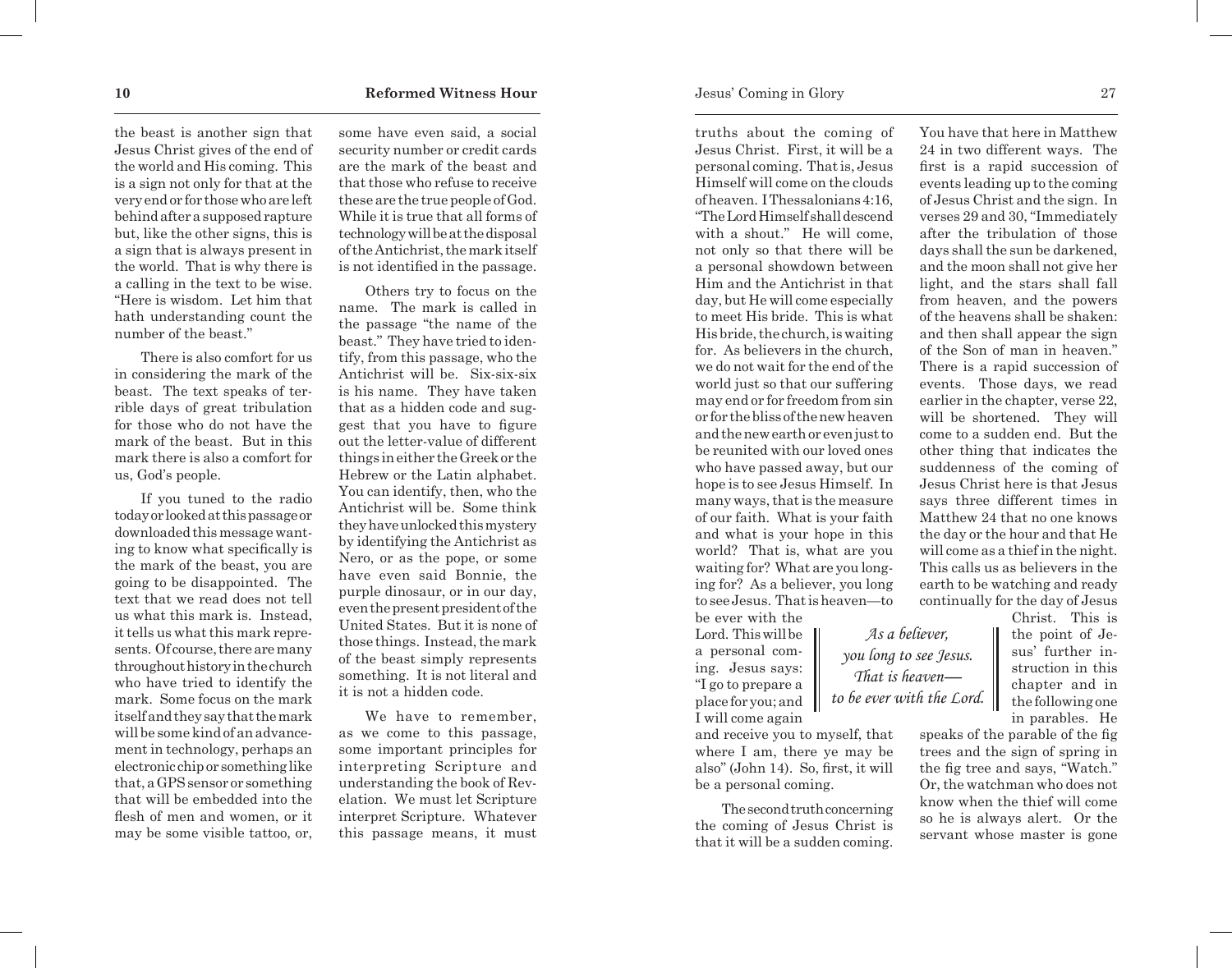Now the coming of Jesus Christ is described here in these words: "the sign of the Son of man in heaven." What is this sign? This sign does not refer simply to some signal or sound to announce the arrival of Jesus Christ. Certainly there will be a great sound: the voice of the archangel and the trump of God. You can imagine the noise as this universe disintegrates. But this sign does not refer to that. Nor does it refer to some sign that God will place in the sky to show the redemption of Christians, perhaps, as some see it, a sign or symbol of the cross. No. This sign will be… Christ Himself.

Understand what a sign is. A sign is a visible representation of a spiritual reality. The spiritual reality, the invisible reality, that we will get a glimpse into on that day is the reality of heaven. Heaven is not something that is distant from us, but simply this, something that we do not see. Think of Elisha's servant in IIKings 6. His eyes were opened and he was able to see the angels that surrounded the city. This was the spiritual reality that he did not see. It was not that the angels came just then but the angels were always there. His eyes were opened to see them. The idea is that in the last day, when the sign of the Son of man comes, God will make visible to man what is invisible to the natural eye. The realities of

heaven will be displayed. As Revelation 6:14 has it, "The heaven departed as a scroll when it is rolled together; and every mountain and island were moved out of their places." Or, as Isaiah 64:1 puts it: "Oh that thou wouldest rend the heavens, that thou wouldest come down, that the mountains might flow down at thy presence." The sign, the thing that we will see in that day, the spiritual reality, will be Jesus Christ Himself in His exalted glory.

So Jesus refers to this sign as the sign of the Son of man. This title, "Son of man," is Jesus' favorite self-designation. It does not refer simply to the fact that Jesus was human, had a human nature, that He was born of a man or a woman, but it refers to the fact that Jesus is the exalted Messiah. It refers to the glory that He would receive in His human nature. In Daniel 7:13, 14 we have the Old Testament use of this name that Jesus adopts for Himself: "I saw one like to the Son of man coming on the clouds of heaven to the Ancient of Days, and dominion was given to him," Daniel says. This is a prophecy of the ascension and the glory of Jesus Christ in His ascension. We will see the sign of the Son of man, that is, the curtains of heaven will be rolled back, there will be a revelation of the glory of Jesus Christ.

The verse tells us five

not contradict the rest of the Scriptures and it cannot stand alone in Scripture. Rather, this prophecy is built on the prophecy of Daniel and Jesus' own teaching concerning the end of the world.

Then we have to remember that the book of Revelation is a book of symbols. It is not to be taken literally. All the numbers in the book of Revelation are figurative. They represent something. So you have numbers

> *Six-six-six: man-man-man is what the kingdom of Antichrist will be all about.*

such as twelve and ten and one thousand and seven or combinations of these

in the book of Revelation. Here we have the number six. This number, we are told, is the number of man. As we look at these verses, we see that the emphasis falls on the number, not on the mark and not on the name. The mark of the beast in verse 16 is called in verse 17 the number of the name of the beast. Then the number is identified in verse 18. It is the number of a man and his number is six hundred and threescore and six. That is six hundred, sixty-six. We do not know what the mark is. We do not know what the name of the beast is, but we do know the number here.

So we are called to count this number, that is, to interpret it—not with complicated formulas and math, but with wisdom, which is God-given insight and spiritual understanding of His Word in the context of the world and the last days. In one word, this number represents man; 666 is the number of man. We do not have to go anywhere else to figure out the symbolism. It is right here in this passage. This is the number of the Antichrist. This is the name of the Antichrist. His name refers to his character. Six-six-six: man-man-man is what the

kingdom of Antichrist will be all about. This number identifies those who receive it with

that kingdom of Antichrist. The repetition of the number six is to emphasize the character. Holy, holy, holy is the Lord God Almighty (Is. 6). This chorus of the heavenly angels identifies God's character as holy. Sixsix-six, this repetition identifies the character not only of the Antichrist, but of all who follow him.

We see elsewhere in Scripture that six is the number of man. On the sixth day God created man. The seventh day, in contrast, is the day in which God rested and man was to put away all his labor and the labor of the earth in order to find his rest in God. Six represents man and the entire created world without its rest in God. It is man apart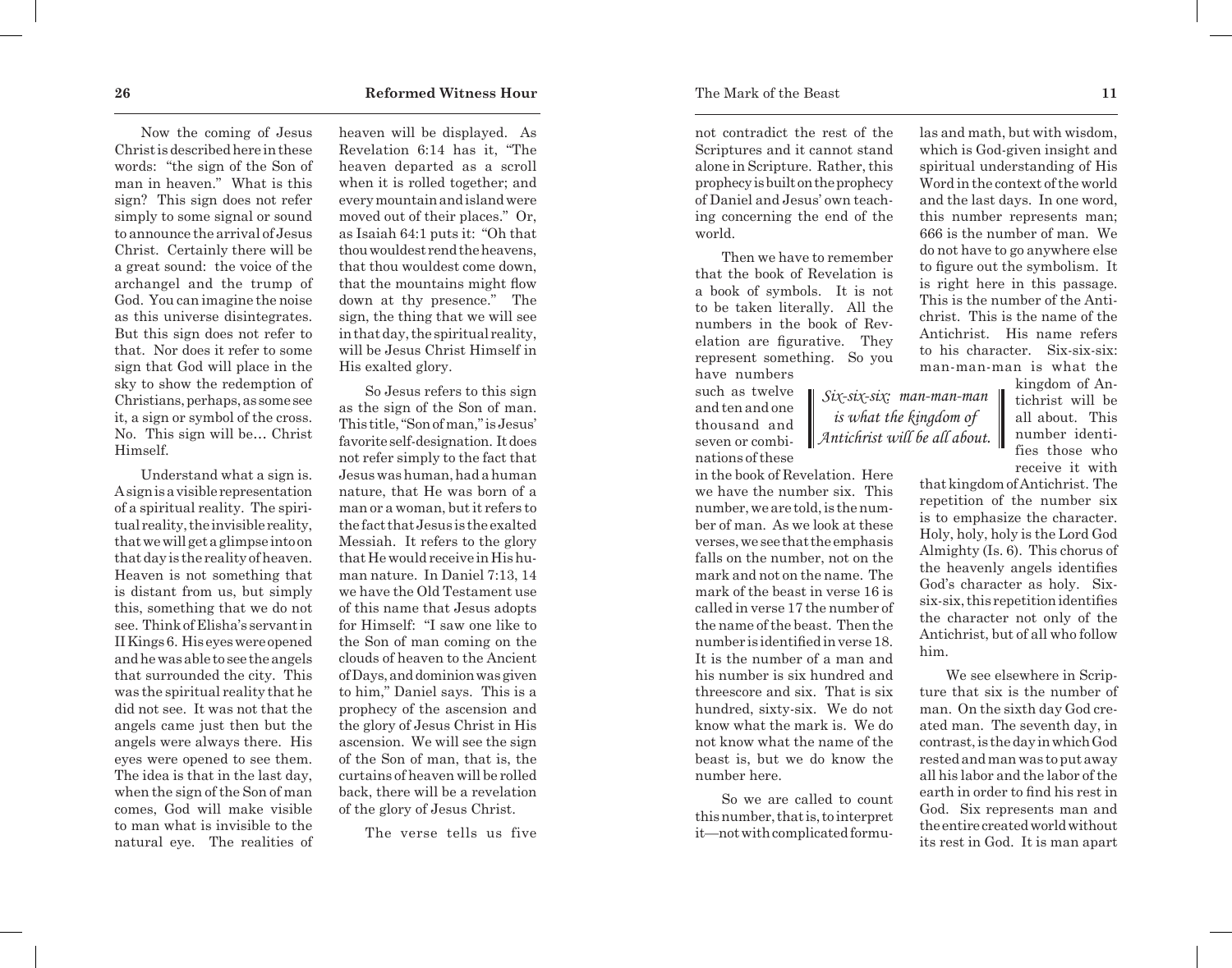from God. It is man missing the purpose and the goal for which God created him—God's own glory.

Seven is the number of God's covenant. It is the number of man and God together—man's number, 6; God's number, 1. It is the number of completeness and unity between God and man. So the church of Christ is represented by this number 7—the seven churches. Christ is in the midst of them. That describes this number as the number of communion and fellowship.

So six is the number of man all by himself, man in his achievements, man and his own glory, man and his promises of peace and prosperity, man and the earth and his earthly kingdom. That is what the kingdom of Antichrist will be all about: man, man's peace, man's prosperity, man's pleasure. That is the spirit of Antichrist that will rise in

the end. Counting this number means recognizing the spirit of the anti-

christian kingdom in whatever age we live. This is called in IIThessalonians 2 the "Mystery of iniquity that does already work," or, as John says in I John 2:18, "Antichrist shall come; indeed there are many Antichrists

*Counting this number means recognizing the spirit of the antichristian kingdom in whatever age we live.* 

already." So, this mark is not a specific thing that we are to identify, but it represents the character of Antichrist and his kingdom.

In the passage we see that this mark is received in the forehead and the right hand of many. We are not to take that literally. Instead, we see here that the Antichrist is one who always mimics Jesus Christ and tries to set himself up in the place of Jesus Christ. His name means that he is a puppet, that he comes as a pseudo-Christ, in the place of Jesus Christ, and he is always trying to appear like Christ. We see this in some other passages in the book of Revelation, especially Revelation 14:1. There (the next verse after the verses we consider) we read this: "I looked, and, lo, a Lamb stood on the mount Sion, and with him an hundred forty and four thousand, having his Father's name written in their

> foreheads." So, the hundred fortyfour thousand who represent the church

and the people of God redeemed, they also have a mark in their foreheads. But this mark is the name of God. They do not have that literally tattooed or engraved into their foreheads. So also here, we are not to take this mark as literal.

gospel has been preached to the ends of the earth, when the last of God's people have been called to faith by that gospel, then shall the end come.

Another sign of the end is the turmoil among the nations. It is true that at the very end the nations will be deceived under the rule of Antichrist, but there is always war in the hearts of man and rumors of war and, in fact, the Scriptures speak in Revelation 16 of the battle of Armageddon, the struggle between the religious and the political aspects of the kingdom of Antichrist and between the east and the west, and this turmoil will always be there even during the time of the Antichrist and his peace and promise of prosperity. That is because war is in the sinful heart of man. Even though Satan and the Antichrist will promise a kingdom of peace and prosperity, the principle on which that kingdom is founded is a principle of selfishness, of man, of man satisfying himself, and that kingdom will be the highest expression of mancenteredness. So it will be a kingdom that cannot stand, a kingdom that, in the end, will be divided.

Then, think of the catastrophes in the earth—the earthquakes and famines and pestilence in divers places. These are the signs that lead up to that final cataclysmic event that is the destruction of this universe.

When? During times of lawlessness, abounding iniquity. In the last days men will be eating and drinking and marrying and giving in marriage as they did in the days of Noah when the Flood came and destroyed them all.

Also, this will be a time of apostasy. People will have departed from the truth. There will be a great falling away. There will be the rise of false Christianity and the worship of man and of the Antichrist. Also a time of pleasure-madness. Men will be lovers of themselves and of pleasure more than lovers of God.

All these signs we have looked at as we have talked about the end times. This is the setting. And then shall the end come. Then shall the sign of the Son of man be. Not only will it be a day when all the elect church of God have been gathered, but it will be a day in which the world has made itself ripe for judgment, and all the purposes that God has for history will have been accomplished and completed. And then God, having no reason anymore to forbear in pouring out His judgment on mankind, will send His Son.

That is the event that we consider here today. Then shall appear the sign of the Son of man.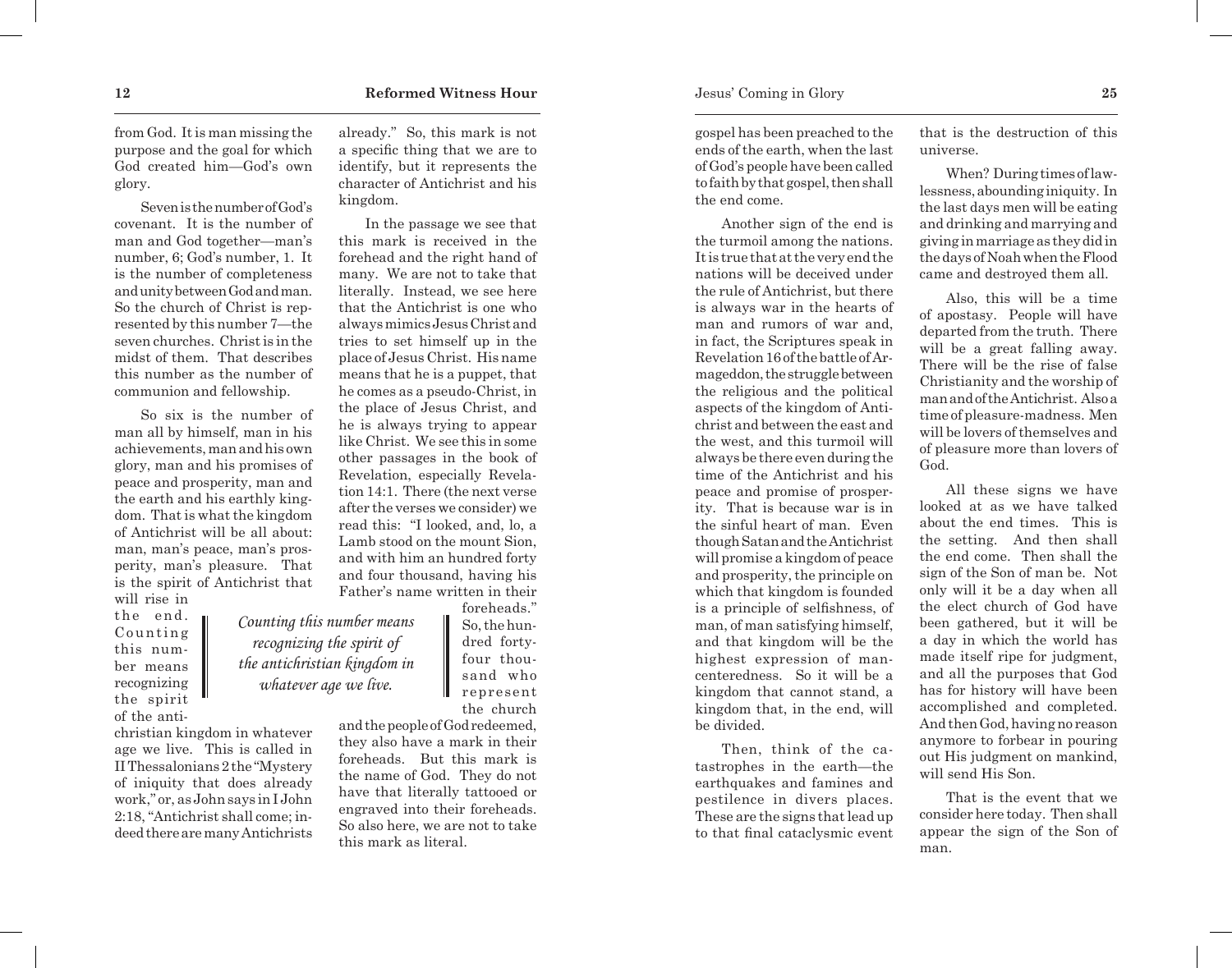a hundred years, to the time of World War I. Her husband goes off to war, goes across the seas on a boat, and she has no contact with him. He is gone for a long time. She does not know how he will be deployed and she waits and she longs for him to return. She reads the papers every day. She sees around her that the war in which he is fighting is coming to an end. This tells her that he is coming; these are signs of his coming, his return. Then, finally, there is the day of his arrival. He steps off the boat, or he steps off the plane, and there he is. This is the day of his return. This makes her heart leap. So, as we think about this as the church, the bride of Christ, who waits and longs for the coming of Jesus Christ, we are talking about the day of His final arrival.

In the first words of the text (Matt. 24:30), there is a time element. "And then shall ap pear the sign of the Son of man." "And then." When, we ask. This takes us back one verse at least, to Matthew 24:29, where Jesus says, "Immediately after the tribulation of those days shall the sun be darkened, and the moon shall not give her light, and the stars shall fall from heaven, and the powers of the heavens shall be shaken." What Jesus is describing here is the created universe falling to pieces. This all seems to take place almost at the same time that He comes in the clouds of heaven. You cannot imagine this imploding of the universe as something that happens over days or weeks or months. It will be a time of great distress right at the mo ment when Jesus comes again. This is described for us in Luke 21:25 -27 this way: "And there shall be signs in the sun, and in the moon, and in the stars; and upon the earth distress of nations, with perplexity; the sea and the waves roaring; men's hearts failing them for fear, and for looking after those things which are coming on the earth: for the powers of heaven shall be shaken. And then shall they see the Son of man coming in a cloud with power and great glory."

But this question of "when" takes us not just to the end of the physical universe, the created universe as we know it, but it takes us back also to the events immediately preceding the end and the coming of Jesus Christ. It takes us back to the other signs of the coming of Jesus Christ that we have been looking at in this series of messages. So, I want to re-cap a little bit and remind you of these signs and of the fact that they are present in the world throughout history, but increase in frequency and intensity immediately before Jesus comes again.

The first sign that we looked at was the sign of the gospel preaching. Then, when the

Instead, there is a figure here. It is the figure of branding something. Branding some thing is a sign that it belongs to you, a sign of possession. We know that this is what farmers will do with cattle. They will put a brand on them. But we see this also in the Scriptures, a sign of a servant belonging to his master. A servant would receive in his ear a mark that showed that he was a bond-servant committed to his master. He belonged to his master. So here, God's people are sealed, they belong to Him, they worship Him. The mark of the beast represents those who worship the beast and his image and belong to him. They receive this mark on their forehead and in their hand. This should remind us of Deuteronomy 6 where, after God has given the law to His people, He tells them in verse 8: "Thou shalt bind them for a sign upon thine hand, and they shall be as frontlets between thine eyes." You have the same figure there—the hand and the forehead. This is not literal but it is a symbol of God's people worshiping Him by obeying His law and keeping His law always before them in their mind (their foreheads) and in their deeds (their hand). In all that they thought and all that they did, they were to worship God and show that they were His.

This is what the mark represents—that some belong to the cause of Antichrist, that they will be characterized by a man-centered life and a mancentered culture. Just think of secularism today that wants to get rid of God altogether. They will worship the beast, as we read in chapter 14, verse 9. So we do not have here a literal mark or a name of the beast or of the Antichrist, but instead we recognize that the Antichrist and all who follow him have man and the worship of man as their religion.

What does this mark ac complish? We see in the pas sage several things. First, it will distinguish and divide all men from one another. On the last day there will be a separa tion of the sheep and the goats. But that divide, that antithesis, exists already in the world and exists all throughout history. The point here, though, is that at the very end this antithesis will become very clear. In the last day it will be very plain who has the Lord's name on them and who is on the Lord's side and who has the name of the devil and the beast—the mark of the beast. This is not something that God's people will acciden tally receive—this mark—and then have committed some unforgiveable sin. Rather, the idea is that it will be very clear who is of the Lord and who be longs to the Antichrist and his kingdom. Notice in the passage they *receive* this mark. That is a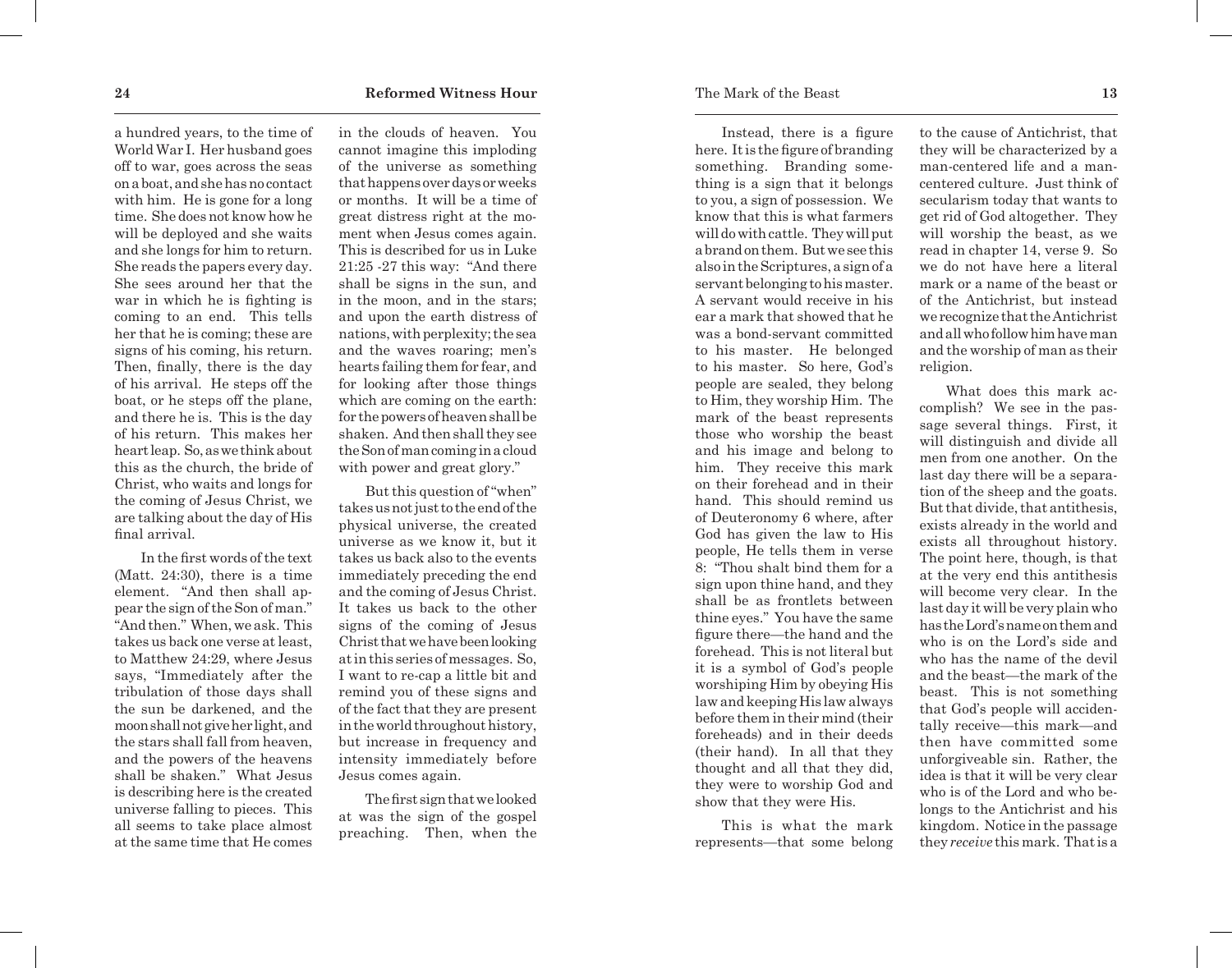sign of actively taking it. They received it in their head and their hand; their minds, their worldview, their thoughts, and

> *The fires of persecution will themselves serve the good of God's people.*

their purposes were owned by and given

over to the beast, to man and the glory of man. The hand represents the strength of man. In all of one's activity, then, one serves man and the Antichrist and not God. Why did God make man? God made man to love Him with all his heart and mind and soul and strength. Those who follow the Antichrist will do the exact opposite. They will worship the beast and his image.

But this will not be a paganlike religion. No, it will be a civilized, modern, philosophical secularism that will permeate the world. But it will be very clear. That clarity will be good because we will know in that day who is truly a child of God and who is not. In the day of the Antichrist, when the second beast causes all to have this mark put in their foreheads and on their hands, all hypocrisy will be exposed. That is the idea. We will be purified in our devotion and worship to God. The fires of persecution will themselves serve the good of God's people.

This mark, though not literal, will result in the barring of all true Christians from participating in society. In verse

17: "That no man might buy or sell, save he that had the mark, or the name of the beast, or the number of his name." The point

is this that if you do not support the kingdom of

man, if you do not worship the Antichrist, you also will not receive the benefits of that kingdom. There will be no buying or selling. Of course, in light of all the technological developments of our day we can easily understand how such restrictions will be placed on Christians.

The purpose of the Antichrist in distinguishing people from one another in that final day will be so that he can persecute the people of God. Notice that in verse 15. The second beast "had power to give life unto the image of the beast, that the image of the beast should both speak, and cause that as many as would not worship the image of the beast should be killed." These are the same ones who would not receive the mark of the beast. That persecution will be a persecution such as there never was before in the history of this world. The results of that persecution will be not only that Christians will be ostracized from the social and the economic aspect of society but the witness of the church will be silenced by the unbelieving world.

As we think about this, what

**THE REFORMED WITNESS HOUR** *May 22, 2016 Jesus' Coming in Glory No. 3829 Rev. Rodney Kleyn*

Dear Radio Friends,

Jesus is coming again. This is the Christian hope. We say this not only because Jesus has promised it, and not only as something we expect sometime off in the future, but because we *see* the coming of Jesus Christ all around us. This is one of the points that we have emphasized in this series of messages on the last times, especially as we have looked at the signs of His coming. The signs of the coming of Jesus Christ are not far-off events in the future, immediately before He comes again; but the signs of the coming of Jesus Christ are events that are taking place all around us in the nations, in the creation, and in the church.

Today we are going to consider the coming of Jesus Christ—the last sign. Earlier in Matthew 24 the disciples asked, "What shall be the sign of thy coming and the end of the world?" Jesus gives to them many other signs of His coming, but now He really comes to the answer to their question: What is the sign of Thy coming and the sign of the end of the world? That sign is the sign of the Son of man coming on the clouds of heaven. We are going to consider Matthew 24:30: "And then shall appear the sign of the Son of man in heaven: and then shall all the tribes of the earth mourn, and they shall see the Son of man coming in the clouds of heaven with power and great glory."

As we have gone through this series and looked at the signs of the coming of Jesus Christ, we have been waiting for this. As we live our lives in this world, we long for this. This is our hope. The interest of the child of God in the coming of Jesus Christ is personal. Jesus does not come just to deliver His church or to raise the dead in a general sense, but the ascended Jesus Christ, when He comes again, will come to me, a believer who is a part of His church. He will come to raise my dead body. On that day, I will see Him. He is my Lord and my Savior.

We can think of it in terms of this illustration. There is a woman who is a wife and a mother, and her husband is deployed, sent off to war. Perhaps, think of this not of the days in which we live, of modern technology and communication, but think back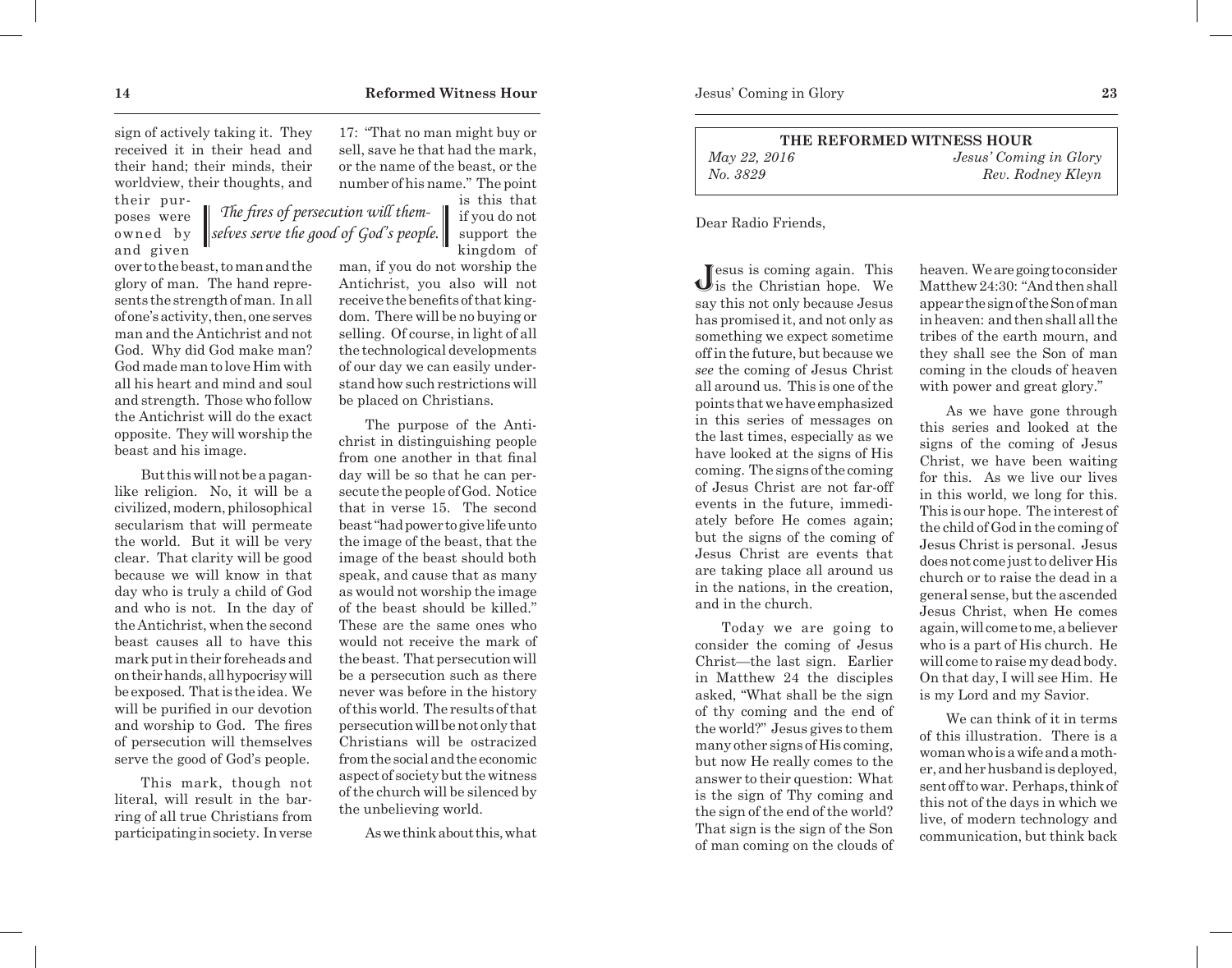believe on him, but also to suffer for his sake." Our privilege will be to fill up the remainder of the cup of the suffering of Jesus Christ. Not a suffering for sin, but a suffering at the hands of the wicked world against Jesus Christ and His witness and His bride, the church. In that day, when we suffer for the name of Jesus Christ, we will say, "I'm not worthy of the suffering. This is the grace of God that has equipped me and prepared me for this." "Blessed are ye," said Jesus, "when men shall revile you and persecute you and say all manner of evil against you falsely for my sake."

So, this should be our perspective on the suffering of God's people in this world. What a day of grace that will be! The saints who will

stand in that day will stand so close to Jesus Christ and His cause, and they will have an experience of the grace of God such as | never was, nor

ever shall be. Not only will the tribulation be the greatest that ever was, but the grace and the perseverance of God's people will be greater than ever before. What a day of victory that will be!

So, do not be afraid as you

think about the day of persecution. Go back to the first question that I asked: When you think about the great tribulation, do you say, "I hope I'm living on that day"? or "I hope that my children get to experience that"? What we should say is this: "Oh, that that may be my privilege as a child of God!" Not that we want persecution, not that we want to give our lives up, but what a privilege it will be to stand with Christ and to stand for Christ in the heart of the kingdom of the Antichrist and to experience in that the presence of Christ and the fullness of His grace.

So we think about this sign and we say: "Come, Lord Jesus, yea, come quickly."

Let us pray.

Father, we thank Thee for

the grace that Thou dost give to Thy people to endure every trial and every persecution and the animosity and the hatred of the world—not

*Not only will the tribulation be the greatest that ever was, but the grace and the perseverance of God's people will be greater than ever before. What a day of victory that will be!* 

> just to them, not just to us, but to Thy Word and to Thy gospel. We pray, Lord, that Thou wilt help us to see it as a privilege and in it to experience the greatness of Thy presence and grace that will preserve us till the day of Jesus Christ. Come, Lord Jesus, yea, come quickly. Amen.

is the calling of God's people? The calling is here, with wisdom (v. 18), to have understanding and count the number of the beast. That does not mean that we literally figure it out. But, are you listening to what God's Word says and what the world is saying? Are you watching in your life for a man-centeredness? Are you watching out for the good of God's church and the good of God's people in this world so you will not be caught up in the false religion of pleasure and of materialism? This is the calling: Here is wisdom—to count the number of the beast. So we do not have to wait till the last day to be able to identify this mark. But we watch for this sign and this man-centeredness already in our lives today.

That begins by looking at your own life. Are you directed by the Word of God? Do you give priority in your life to spiritual things over against the things of this world, so that your life is not one of pleasure and not one of material gain? Why are we here in this world? What are we living for? Is it not this, that with our mind and with our hand we think on and we love and we serve God with our whole being? In this way we are prepared and watching for the spirit of Antichrist.

Then there is also comfort for us, and we close with this thought. There is comfort for us in thinking about this number of the beast. This number is the number six. It is man without God. It is a representation of the power of the devil and the beast and the Antichrist, which power is only a human power. So, in that day when the kingdom of Antichrist rises under the banner of man, we do not have to be fearful. In the next chapter, Revelation 14:9-12, we see that all that falls under this number and all that receive this number are overcome and are cast into the lake of fire. God has given us another number, a special number and that is the number seven—the number of His covenant. Later in the book of Revelation we will come to that and we will see that the tabernacle of God is with men. This is what we look for—the fulfillment of the unity of God and man in the new heavens and the new earth, when God will dwell with His people forever in perfect covenant unity.

Let us pray.

Father, we thank Thee for the revelation in Thy Word of the character of the kingdom of Antichrist so that we may be watchful and so that we, under the banner of the covenant, may seek our life in Thee and in the things above, not in the things of this earthly life. Keep us, we pray, watching and ready for the return of Jesus Christ. We ask if for His sake, Amen.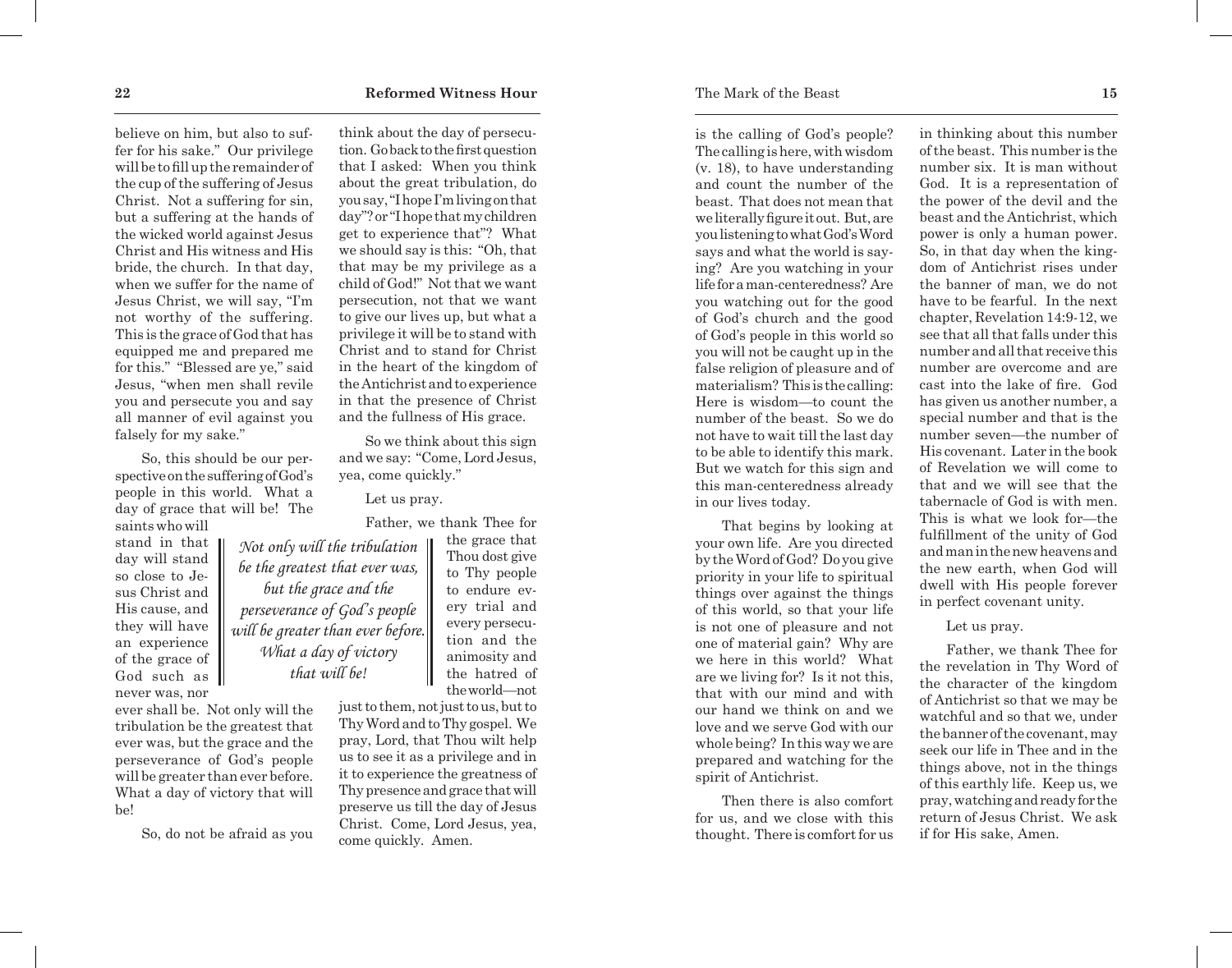| THE REFORMED WITNESS HOUR |                              |  |
|---------------------------|------------------------------|--|
| May 15, 2016              | <i>The Great Tribulation</i> |  |
| No. 3828                  | Rev. Rodney Kleyn            |  |

## Dear Radio Friends,

 $\int$  oday we are going to look at the sign of the great tribulation of the last days. In our previous message we looked at the sign of the mark of the beast from Revelation 13 and we saw that the main point is this, that in the last days it will be very clear who are God's people and who are the followers of the Antichrist. That will make it very easy for the Antichrist to identify for persecution those who are God's people. Revelation 13:15 says that he will cause that as many as do not worship the beast or receive his mark will be killed.

I want to begin today's message by reading a couple of different passages from God's Word where Jesus speaks of this final tribulation. First I want to read from Luke 21:12-19. There Jesus says:

But before all these, they shall lay their hands on you, and persecute you, delivering you up to the synagogues, and into prisons, being brought before kings and rulers for my name's sake. And it shall turn to you for a testimony. Settle it therefore in your hearts, not to meditate before what ye shall

answer: For I will give you a mouth and wisdom, which all your adversaries shall not be able to gainsay nor resist. And ye shall be betrayed both by parents, and brethren, and kinsfolks, and friends; and some of you shall they cause to be put to death. And ye shall be hated of all men for my name's sake. But there shall not an hair of your head perish. In your patience possess ye your souls.

Then I want to read from the gospel of Matthew (24:21, 22), where Jesus says, "For then shall be great tribulation, such as was not since the beginning of the world to this time, no, nor ever shall be. And except those days should be shortened, there should no flesh be saved: but for the elect's sake those days shall be shortened."

As I read those passages of Scripture, did you, as a believer, say, "I hope that I am alive in those days"? Or, "I hope that my children get to see and experience the great tribulation of the last days." More likely you said, "Those will be dreadful and dark days of persecution when family members betray to God's people. Revelation 13:10 speaks of the patience of the saints, and in Luke 21:19 we have the same idea. Right when it would be our inclination to stop, to sit, to remain silent—then God will give us the strength of His Holy Spirit and God will fill our souls with the power to persevere even under persecution, in the face of the dragon's wrath, to confess His name. So Jesus says in Luke 21 that this will turn to your advantage and to your testimony, that is, it will give you an opportunity to speak of the great victory of the gospel right when it looks as though Satan and the world has his victory; to speak the life and the salvation and the victory that is ours in Jesus Christ in the midst of the death and the animosity and the persecution of the Antichrist. So strong will that be that the persecutors, the Antichrist and his people, will not be able to answer the faith of God's people.

Here is the strength that God's people will have in that day. God will keep them. He has chosen them. He will shorten those days and He will give them a special measure of His grace. Because He will, Jesus tells us to pray and to watch with the Word of God open, alert, waiting and watching. God will grant our requests. He will help us. He will surround us with His presence, and our experience will be that we know His strength and

His power and His presence as never before. What a day of victory that will be!

Jesus gives us wonderfully comforting promises. In Luke 21: "Not a hair of your head shall perish." He does not mean here simply that all the hairs of your head are numbered and that God knows them, but this, not even a hair of your head will go to hell. The devil may take our lives in that day; our families may be taken from us; our possessions may be destroyed. But he cannot remove us from our salvation. He cannot remove so much as a hair of our head from our salvation.

There is promise, in that, of the future bodily resurrection of God's people. "Not a hair of your head shall perish." Every part of you will be raised to live with Christ and to reign with Him eternally in the new heaven and the new earth.

So we should think of persecution as a privilege. What a privilege it will be. In the book of Acts, chapter 5, the disciples rejoiced that they were counted worthy to suffer for the name of Jesus Christ. They saw it to be a privilege to be a part of the era of the fastest growth of the church. But they also saw it a privilege during that time to suffer for Jesus Christ on account of their faith. Philippians 1:29 describes persecution as a gracious gift: "To you it is given not only to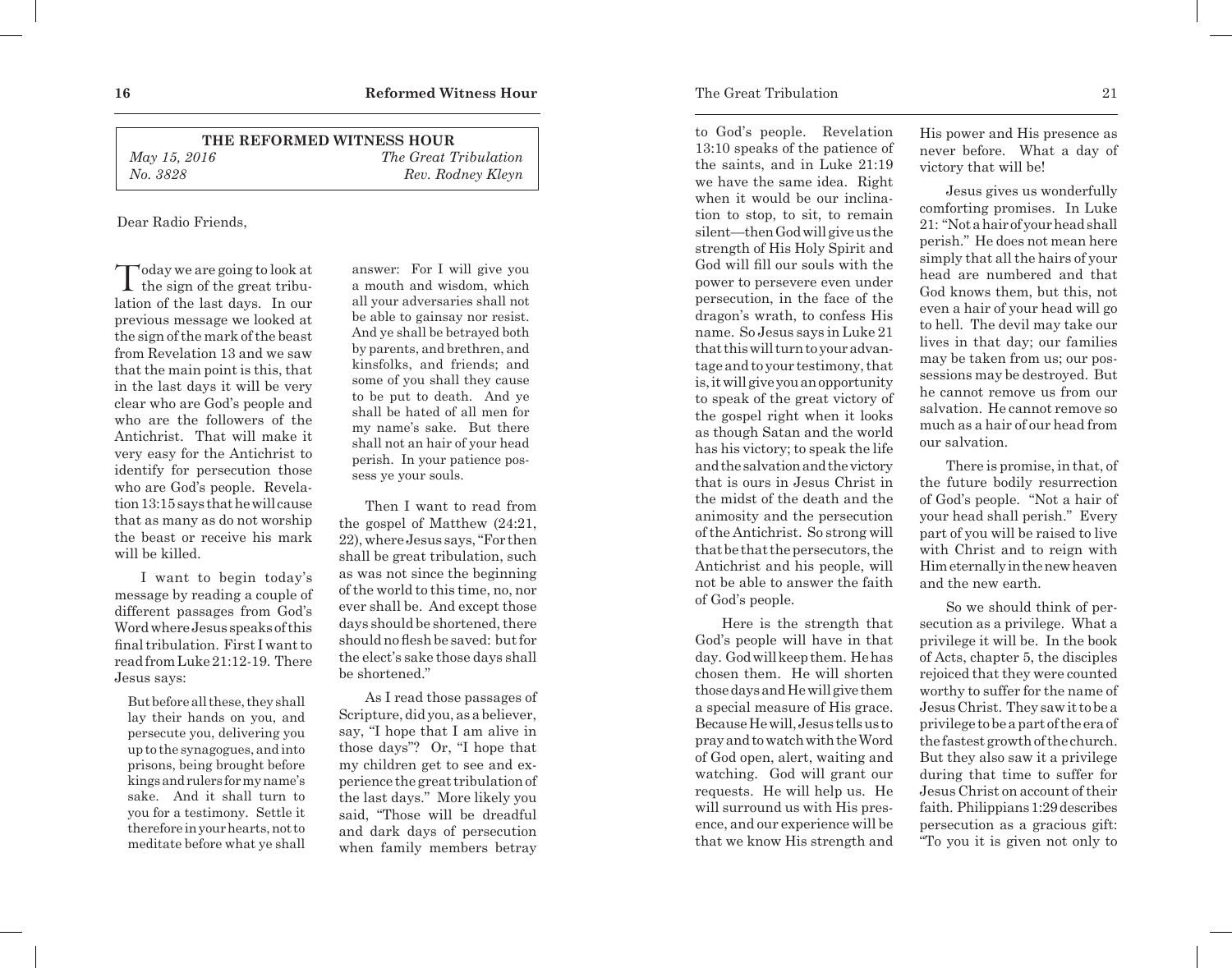Jesus will come during the time of Antichrist and destroy him with the power of His coming. There will be a personal showdown, a face-to-face meeting of Jesus Christ and the Antichrist. That will be the end of the kingdom of the Antichrist and the end of persecution.

That is because it is not God's will that the elect should perish. In Matthew 24:22, Jesus says this: "Except those days should be shortened, there should no flesh be saved: but for the elect's sake those days shall be shortened." When Jesus says that "there should no flesh be saved," He does not mean that if He didn't come again there would be no people living on the earth anymore or that the elect would lose their salvation. Rather, He is expressing here, in the negative, that it is His will that there should always remain some of His people on the earth and that none of them will ever lose their salvation. Perhaps in the last days the church will be very small and reduced to almost nothing. But always there will be a witness on the part of God's people, right in the heart of the kingdom of Antichrist, to confess the name of Jesus Christ against the Antichrist. Now we can think of Daniel and his three friends as they appeared before the typical Antichrist, Nebuchadnezzar, and gave witness in his kingdom of God and His truth.

Third, believers will endure in the last days because of a special work of the Holy Spirit. The Holy Spirit will speak through God's people. In Luke 21, Jesus gives us instruction on how to handle the court cases and the trials of the last days. You have been drawn before judges and kings. You are in a courtroom, and here is the news camera and the judge who has condemned others to death for their faith. There is the prosecuting attorney. The temptation for us in those days will be to mull ahead of time over and over what we will say, to try to come up with the best answer in our court case. Jesus said, "Don't worry about that, don't prepare for that day because, in that day, you will be given a special grace and a special measure of the Holy Spirit to speak before kings and rulers who hate God. God," He says, "will give us wisdom and a mouth to speak." The Holy Spirit will work through us in such circumstances. What a speech that will be. Just think of Stephen, the first martyr, and the boldness he was given to speak before his persecutors. Even the grace that he was given by God to pray for his persecutors that God not lay this sin to their charge; and the glimpse of the glory of Jesus Christ at God's right hand that gave him that special grace. In that day the Holy Spirit will give the grace of patience, of perseverance,

us," and so you cry out: "Spare us those days, Lord." But, if that is our response, we have missed something in what we read—the beautiful promises and prophecies of how God's saints will endure those days.

The days of persecution will be days of victory, not for Satan but for God's people. Persecution and tribulation are going to be the setting for the most

> *Persecution and tribulation are going to be the setting for the most remarkable victory of the gospel and the church and for the richest experience of God's grace and the presence of God in all of history.*

remarkable victory of the gospel and the church and for the richest experience of God's grace and the presence of God in all of history. Not one

of God's people will perish. Not even a hair from their head shall perish.

When we speak of the great tribulation, we are speaking of the future and final persecution of the church, when all the combined forces of humanity under Antichrist, all the nations under the devil, will come against God's people. This is described in the imagery of Revelation 20:7-9 as the loosing of Satan, his deceiving of the nations, and his compassing about the city of God.

When we look at Jesus' teaching in Matthew 24, we see that this is a future reality for the church. Jesus places this specifically after all the other signs during the time of Antichrist and immediately before His second coming. Following the text in Matthew 24, we read in verses 29, 30: "Immediately after the tribulation of those days shall the sun be darkened…and then shall appear the sign of the Son of man in heaven." So this will be the last sign before the

sign of Jesus on the clouds of heaven.

 Yes, it is true that all through history there is animosity against Christianity

and persecution from the unbelieving world, and we see in that that the signs of the coming of Jesus Christ are always present in history, but they increase in intensity and frequency the closer to the time when Jesus comes. This will come to expression in what Jesus calls the Great Tribulation of the last days.

In the Bible, there are two words used for persecution. One of them means to pursue somebody or to chase someone; the other means to press or to squeeze down. That is the word that Jesus uses here in Matthew 24:21 when He says there "shall be great tribulation." The goal